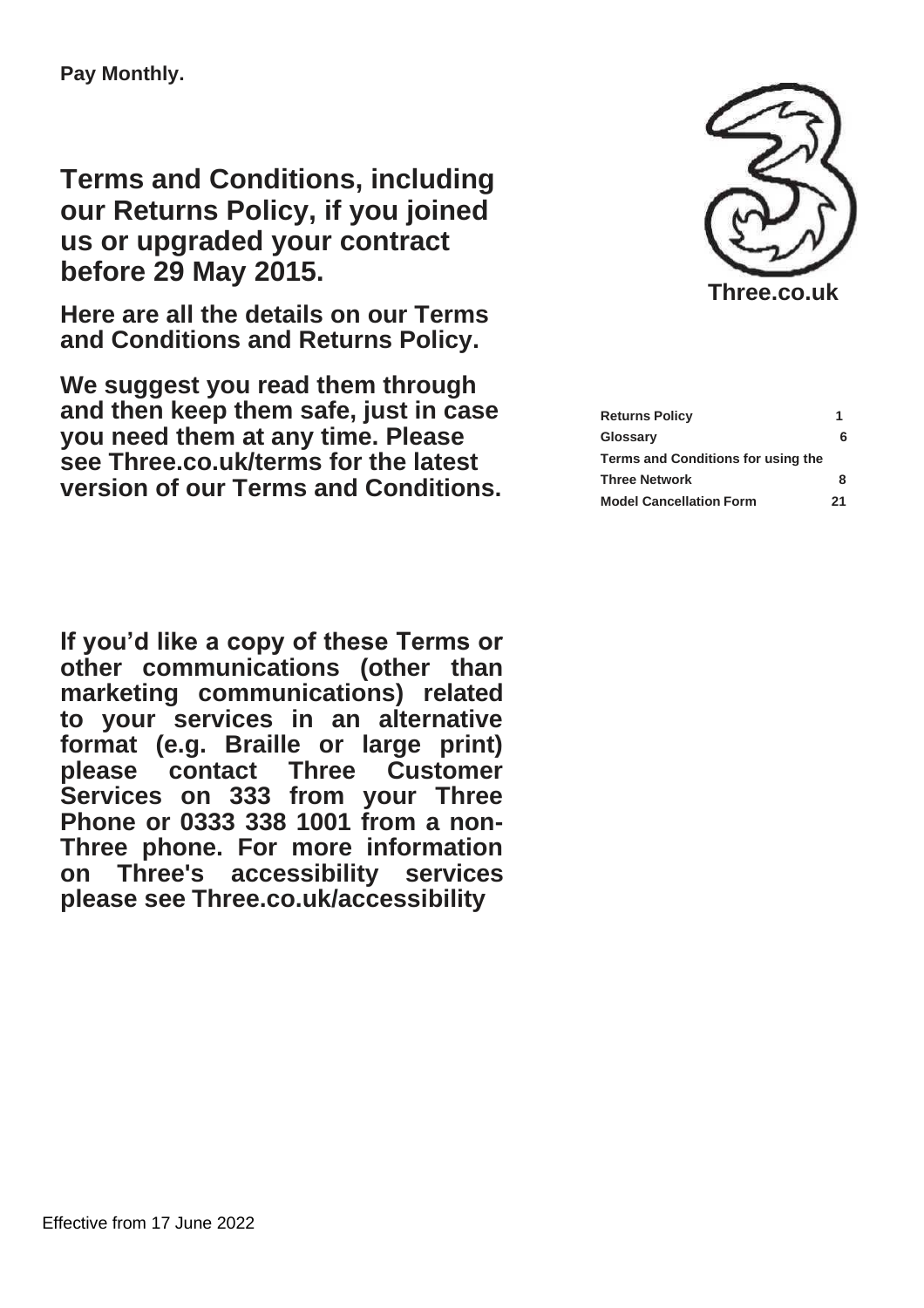# <span id="page-1-0"></span>**Returns Policy.**

Our Returns Policy covers your manufacturer's warranty and how to use our repair service, if you need to.

Phone, Dongle, Mobile Wi-Fi, Tablet and Laptop Policy - Overview This policy includes details of:

- **•** Our Return / Exchange Policy
- **•** Our Phone, Dongle, Mobile Wi-Fi, Tablet and Laptop PurchaseTerms
- **•** Our Repair Service
- **•** Your Manufacturer's Warranty.

#### **Purchases from Three**

We always hope you're happy with your new purchase, whether it's a Device or Accessory, and/or a service agreement for telephone services as a consumer, but just in case you're not, here's how you can return or exchange it.

# **Where did you buy your Device?**  450 Longwater Avenue, Green Park, Reading, Berkshire, RG2

#### **3Store**

If you bought your Device from one of our 3Stores, you may exchange it within 7 days of purchase. You'll need to go back to the same 3Store you bought your Device from.

If you're thinking about exchanging your Device you must return your Device in "as new" and "unused" condition. "Unused" means that you must not use the Device to make or receive any calls (both voice and video), send or receive texts or use the internet. If you've bought an Apple Device from a 3Store this includes removing the cellophane wrapping.

"As new" means you must also make sure that your Device, packaging, manuals, accessories and any "free gifts" supplied are complete and are not damaged or marked. If anything is missing you may be charged for these. Wewill not accept the return of any used, damaged or marked Devices. You'll also need to provide your receipt as proof of purchase.

#### **Three.co.uk or Telesales**

You can exchange or return your Device within 14 days from the day you received it Three.co.uk - call us on 0333 300 0330 (standard call charges apply). Telesales - call us on 0333 338 1001 (standard call charges apply).

#### **Exchanges**

If you just want to change your Device or Accessory you bought from us, you have 14 days to exchange it. We have the right to only offer you a refreshed Device in exchange.

#### **Returns**

If you bought your purchase from Three.co.uk or our Telesales, you can also return your Device or Accessory and cancel your contract within 14 days of purchase, or, if you've bought a Device, but didn't receive it immediately, within 14 days of receiving your new Device or Accessory. If you have entered into a Three Services agreement without any equipment, you'll have 14 days from the date of your agreement to cancel.

#### **Very important bits**

- **•** If you want to return or exchange your Device it must be in an "as new" condition or you may be charged for any damage or marks.
- **•** You can use our Services (such as calling, texting and using the internet) during the 14 day returns / exchange period, but you may be charged for any Services you use before cancelling any contract. Please remember that it can take up to 3 months for some Services to be applied to your bill.
- 
- **•** Where we give a refund it'll be in the same form as the original payment.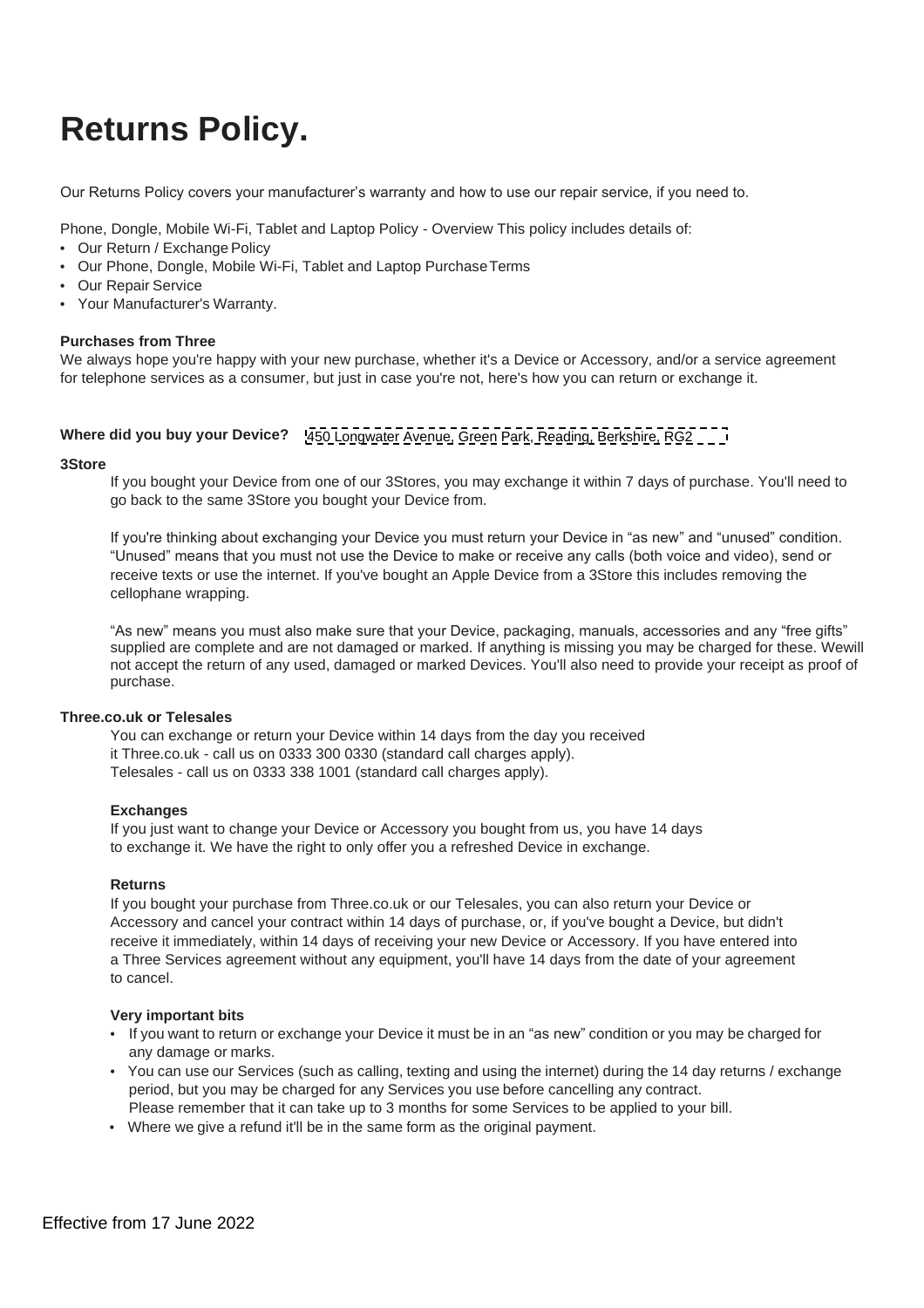#### **All returns or exchanges**

If you return or exchange your Device and/or Accessory, they must be in their original condition and packaging, exactly as you got them. If you haven't got all the original packaging for any reason, tell the advisor when you're arranging your exchange / return and they'll send you packing equipment and instructions if necessary. If you don't return your Device in an "as new" condition, then we will need to charge you for any missing or damaged pieces. Please refer to the Price Guide for more information.

When we say "as new" we mean the Device, packaging, manual, all Boxed Accessories and any free gifts that came with the Device are all undamaged and don't have any marks on them.

For hygiene reasons we can't accept returns or exchanges on some Accessories, like headsets, where the packaging has been opened or had the seal broken If these were supplied with a Device which you want to return, you may be charged for them - see the Price Guide for more information.

Please make sure you package your Device exactly as the advisor asks you to. You're responsible for the Device until we receive it and the Royal Mail may destroy incorrectly packed Devices.

#### Other retailers that aren't Three

This Policy doesn't apply to Devices (Phone, Dongle, Mobile Wi-Fi, Tablet or Laptop) or accessories purchased from someone other than Three.

If you purchased your Device or Accessory from another retailer, you'll need to check with them to see what their returns and exchanges policy is. If your retailer permits you to return your Device under their policy and you've used any of our Services, we may charge you for what you've used.

If you want to cancel your service agreement with Three call us on 0333 338 1001 (standard call charges apply).

#### **Are you a business customer?**

Contact your Account Manager or call us on 0333 338 1004 (standard call charges apply.)

#### **Getting your device repaired**

If you have a problem with your Device, we will help you get up and running again as quickly as possible. You can contact us by phone, visit us in-store or visit us on Three.co.uk and if we cannot resolve your problem immediately, we will tell you everything you need to know to get your Device repaired.

#### **Your warranty**

The manufacturer of your Device has given you a warranty against defects in materials and workmanship - normally, the warranty is for a period of at least 12 months from the time you bought it. If you need any more information on your warranty:

- **•** You can find out more in the warranty information which came with your Device or you can contact the manufacturer. Information about the manufacturer's warranty and how to contact them can normally also be found online on the manufacturer's website.
- **•** Call Three Customer Services on 333 (free) from your Phone or 0333 338 1001 (for Phone customers) or call 500 (free from a Three phone) or 0333 338 1003 (for Dongle, Mobile Wi-Fi or Tablet - customers) from any other line (standard call charges apply);

If you are a Laptop customer, you'll need to contact the manufacturer directly - details of how to contact the manufacturer should have been included with your Laptop or you can find them online - normally on the manufacturer's website.

#### **One final point to note**

If you're a consumer, these policies will not affect any of your statutory rights which you have which cannot be excluded. For more information on your statutory rights, please contact your local authority Trading Standards Department or Citizens Advice Bureau.

# **More Information**

# **1. Who's who**

1.1 When we say:

**(a)** "we", "us", "our" or "Three", we mean Hutchison 3G UK Limited, trading as 'Three' (company number 03885486) with its registered address at 450 Longwater Avenue, Green Park, Reading, Berkshire, RG2 6GF;

- **(b)** "you" or "your", we mean you, our customer who is party to the agreement;
- **(c)** "agreement", we mean your agreement with us for the supply of Three Services.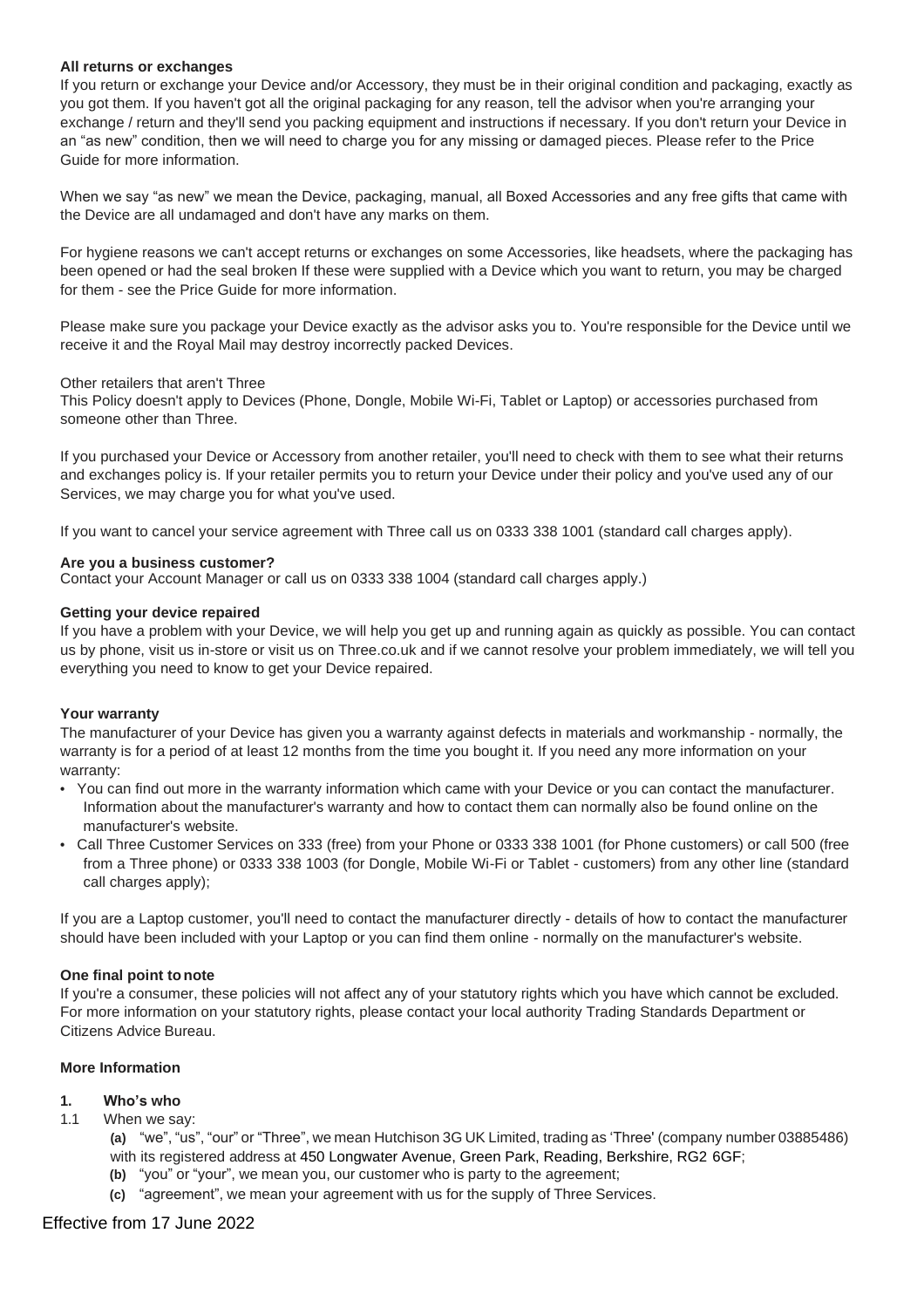1.2 We have also set out below some useful definitions of words we use within this section.

# **2. About these Terms**

- 2.1 These terms set out purchase terms for your Device.
- 2.2 These terms do not cover:
	- **(a)** any products or services you buy while using your Device;or

**(b)** the supply of our Three Services. The Terms for Three Services cover this and are provided to you when you register on and connect to the Three Network and they are also available on our website.

#### **3. Purchase Terms Purchases from Three**

- 3.1 If you purchase a Device from us (whether from Three.co.uk, Three's own telesales team, Three Customer Services or Three Stores), you enter into an agreement with us for the purchase of the Device.
- 3.2 You will be responsible for the Device as soon as it is delivered to you. If you damage or lose the Device or leave Three before you've paid for it in full or completed the Minimum Term (if any) of your agreement for the provision of Three's Services, you will still be required to pay us the full price of the Device.
- 3.3 We have a legal duty to supply goods that are in conformity with the contract.

#### **Purchases from other retailers**

3.4 If you purchase a Device from another retailer, you enter into an agreement with that other retailer for the purchase of the Device. In this case, we're not part of your purchase agreement with the other retailer.

#### **4. Repairs**

4.1 If you have a problem with your Device, we can try to help you get up and running again as quickly as possible. You can contact us by phone, visit us in-store or visit us on Three.co.uk and if we cannot resolve your problem, we will tell you what you need to know to help get your Device repaired.

#### **5. Warranty**

- 5.1 The manufacturer of your Device has provided you with a warranty against defects in materials and workmanship normally, that warranty is for a period of at least 12 months from purchase. Further details of the manufacturer's warranty can be found in your Device Box or on-line on the manufacturer's website - this will tell you how to contact the manufacturer and how to make a claim under the manufacturer's website. This warranty is in addition to your legal rights.
- 5.2 Three is not the manufacturer of the Device and the manufacturer is the company referred to in the manufacturer's warranty documentation.

#### **6. Stored data**

If you return or exchange your Device, you will be responsible for removing all content, messages, information and any other data from the Device (or any memory card included) prior to its return or exchange.

# **7. Return / Exchange Policy**

Devices bought from Three directly

- 7.1 If you bought or upgraded your Device and / or contract for Three Services from Three Telesales or Three Customer Services, or if you bought your Device from Three.co.uk, you may return or exchange your Device within 14 days of getting your Device, subject to the conditions for return set out in Sections 7.2 and 7.5.
- 7.2 You must ensure that:

**(a)** If we do not receive the Device, you may be asked to provide proof of purchase (for example, a delivery note of the date you received the Device if it was delivered to you) and proof of returning the Device to us (for example, proof of posting);

**(b)** We will only refund any money you have paid upfront once we have received your Device, or proof that you have sent it to us. We may deduct any charges for missing or damaged items before refunding you and may charge you for any excess monies owed to us for not returning the Device in an "as new" condition. We may also charge you for any Charges incurred prior to returning the Device to us as well as any third-party charges.

**(c)** If, after the 14 day returns and exchanges period has finished, you wish to end your agreement for the supply of Three Services during the Minimum Term of your agreement, you must pay us all the Charges you owe, plus any Cancellation Fee for your Package (as set out in the Price Guide) - See Section 10 of the Terms and Conditions for using the Three network.

- 7.3 If you bought or upgraded your Device from a 3Store you may exchange your Device within 7 days of getting your Device, subject to the conditions for return set out in Sections 7.4 and Section7.5.
- 7.4 You must ensure that:

**(a)** You return your Device to the same 3Store you bought your Device from;

**(b)** Your Device and any Boxed Accessories are returned "unused". This means that you must not have used the Device or any Boxed Accessories. By using the Device, we mean using it to access any of Three's Services (for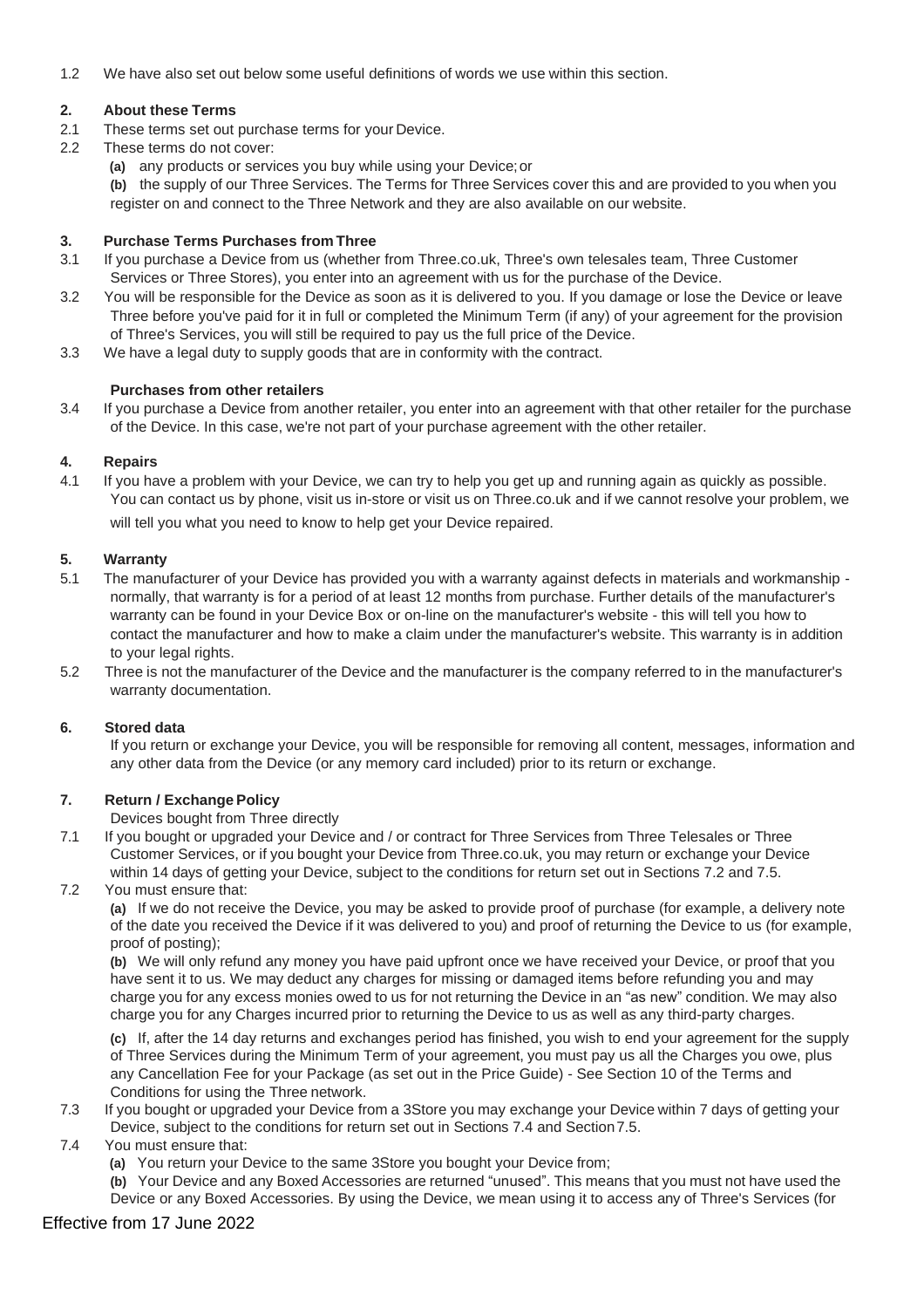example, making or receiving voice or video calls, or text, photo or video messages, accessing or downloading any content or browsing the internet). If you've bought an Apple Device from a 3Store this includes removing the cellophane wrapping;

**(c)** Your Device and any Boxed Accessories are returned to Three within the time limit set out in Section 7.3; and

- **(d)** You may be asked to provide proof ofpurchase.
- 7.5 If you wish to exchange to return your purchase under Sections 7.1 or 7.3, you must ensure that your Device and any Boxed Accessories are returned "as new" - this means they must be returned in their original purchase condition with the original packaging and all other related material including any manuals and Boxed Accessories and you must return any "free gifts" that came with the Device - they must also be free of any damage or marks. If we get a Device sent back to us that does not meet these requirements we reserve the right to charge you to restore its condition to new and/ or to replace anything that is missing or damaged - details of these fees are available on request from us.
- <span id="page-4-0"></span>7.6 If you fail to return your Device in accordance with the requirements set out in this Section 7, you will not be eligible to return your Device under this Returns/Exchanges policy, but if you do still wish to end your agreement for the supply of Three Services during the Minimum Term of your agreement, you must pay us all the Charges you owe, plus any Cancellation Fee for your Package (as set out in the Price Guides) - See Section 10 of the Terms and Conditions for using the Three network.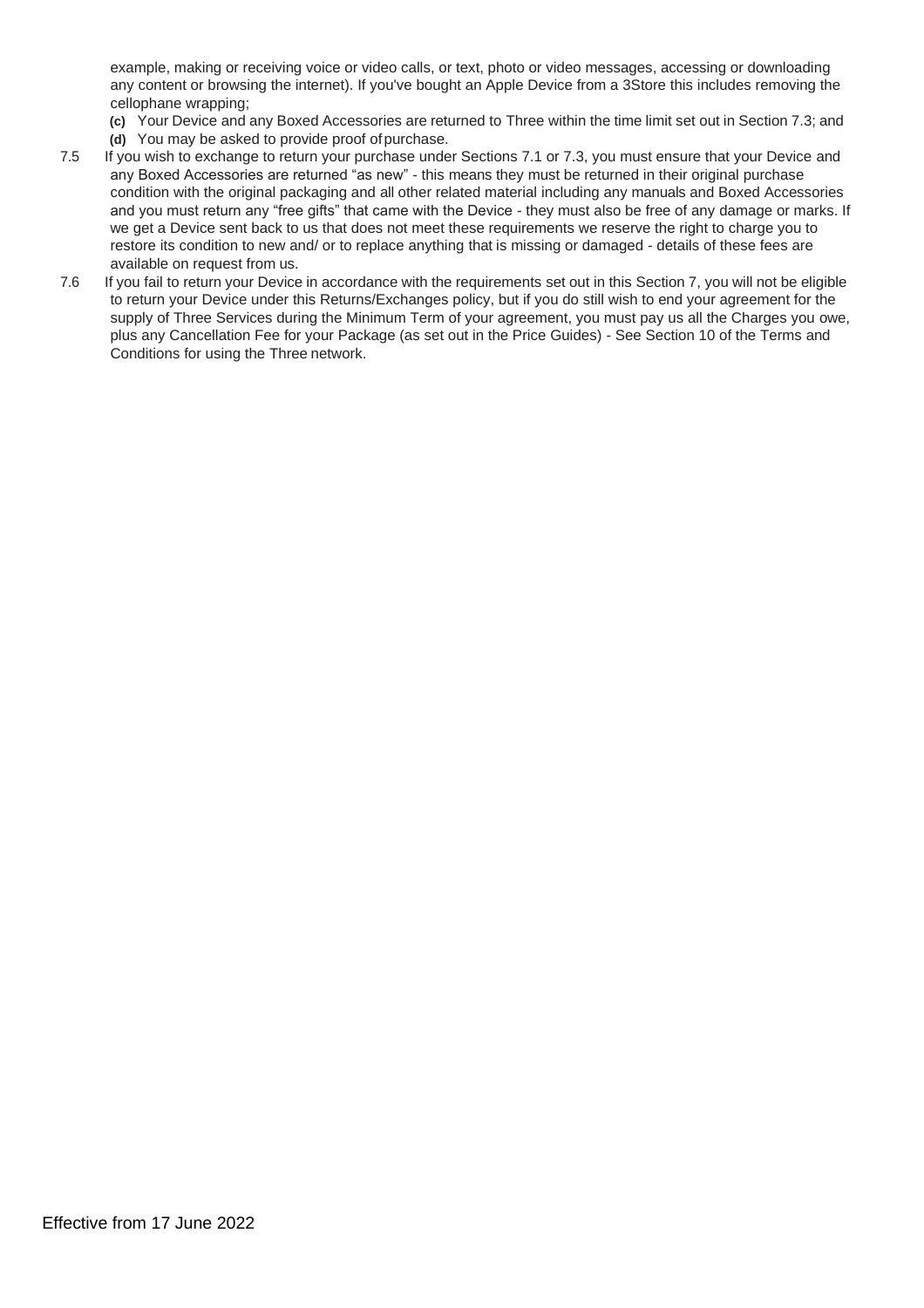# **Glossary. Specific words and phrases that need further explanation.**

**Accessory/Accessories:** any battery, battery charger, stylus, phone case, portable hands free, SIM or consumable item (items which are regularly replaced) or any other item authorised by us that may facilitate the use of your Device.

**Additional Services:** additional, optional or extra services which you choose to use which are not Services that are part of your Package or Outside of Allowance Services (for example, they may include (but they're not limited to) AddOns, Premium Services, international services, services you use whilst roaming abroad, directory enquiry services, any other services listed in our Price Guide under the "special charges" or "other services" sections, calls to nongeographic numbers (such as calls to 084, 087), content or applications you may buy and/or any third party services).

**Add-on:** additional allowances which you can add to your Package when you need them (as detailed in the Price Guide). **Age Restricted Services:** any Three Services which are for use only by customers 18 or over.

**Ancillary Services:** optional services which we may charge you relating to your use of the Three Services as listed in the Price Guide.

**Boxed Accessories:** all Accessories that you receive as part of the original packaging of your Device.

**Cancellation Fee:** means, for Pay Monthly Customers, a fee charged if we end the agreement due to your conduct or if you end your agreement within the Minimum Term. The fee is set out in the Price Guide and is calculated as a lump sum equivalent to the total of the Monthly Charges remaining during the Minimum Term of your agreement less a variable discount, currently 3%. We reserve the right to vary the amount of the percentage discount from time to time.

**Charges:** charges for access to, and use of, Three Services as set out in the Price Guide. These charges may cover (without limitation) fixed periodic charges, including your Monthly Charge, usage charges (for example, charges for Outside of Allowance Services or Additional Services), account administration fees, fees for Connection and reConnection and any costs incurred in collecting outstanding payments from you.

**Communications Data:** information about the routing of services, calls and messages you make and receive the date, time, duration and cost of these, and information about the id entity of your Device and SIM.

**Connection**: the procedure by which we give you access to Three Services. 'Connect', 'Connecting', and 'reConnection' have corresponding meanings.

**Damage:** any accidental, sudden and unforeseen damage to the Device caused by external means which affects the operational functioning of the Device.

**Device:** the phone, Dongle, Mobile Wi-Fi, Tablet or Laptop that is authorised by us for Connection to the Three Network which is used to access Three Services, excluding all Accessories.

**Device Box:** the package delivered to you containing the Device, SIM, Terms for Three Services, the terms for our Returns Policy and anything else required to be delivered to you with your Device.

**Disconnection:** the procedure by which we stop your access to Three Services. 'Disconnect,' 'Disconnected' and 'Disconnecting' have corresponding meanings.

**Dongle:** the USB Modem that is authorised by us for Connection to the Three Network which is used to access Three Services, excluding all Accessories.

**Group:** means CK Hutchison Holdings Limited.

Laptop: a laptop which is used in conjunction with a Dongle and/or Mobile Wi-Fi and/or SIM to access Three Services. Location Data: data indicating the geographical location of your Device when using Three Services or when your Device is switched on.

**Messaging Services:** any email, fax and voicemail Services, text (SMS) and multimedia messaging Services (MMS), personal information management and other message or communication facilities which let you communicate with others. **Minimum Term:** the minimum fixed term for the supply of Three Services as laid out in your Package.

**Mobile Wi-Fi:** the wireless mobile device which is authorised by us for connection to the Three Network and is used to access Three Services.

**Monthly Charge:** is the monthly fixed charge payable by you for your Package (as set out in the Price Guide).

**Outside of Allowance Services:** any standard Services (i.e. calls and texts to standard UK mobiles and UK landlines (to avoid any doubt, calls to standard UK landlines do not include calls to non-geographic numbers, such as 084 and 087) and/or UK data) you use when you have used up the Units (whether voice Units or text Units or data Units, as applicable) which may be included in your Package (if any) or, if you do not have any inclusive allowances with your Package, any standard Services you may use.

**Packages:** our current Packages available for you to s elect that are set out in the Price Guides as well as any other Packages we may introduce in the future. 'Your Package' means the Package you have chosen, details of which are set out in the Welcome Letter. There may be more than one Package available for you to choose from and if so, you will be required to s elect one before you are Connected to Three. Depending upon the Package you choose, you may receive an allowance made up of Un its, being voice Units, text Units and data Units, which entitle you to a specified number of voice minutes, text messages and/or data - details of these are set out in the Price Guide. The Packages we offer may be amended or withdrawn from time to time, and can be viewed at Three.co.uk or requested from Three Customer Services. **Pay Monthly Customer:** a customer who receives periodic (usually monthly) bills for their use of Three Services. **POP3:** a way delivering e-mail messages POP3 tends to apply to email accounts which work with a specific computer operating system, such as Outlook (Windows) or Mail (Mac OS X).

Effective from 17 June 2022 **Premium Services:** any Three Services which are charged at premium rates. You can only access these Three Services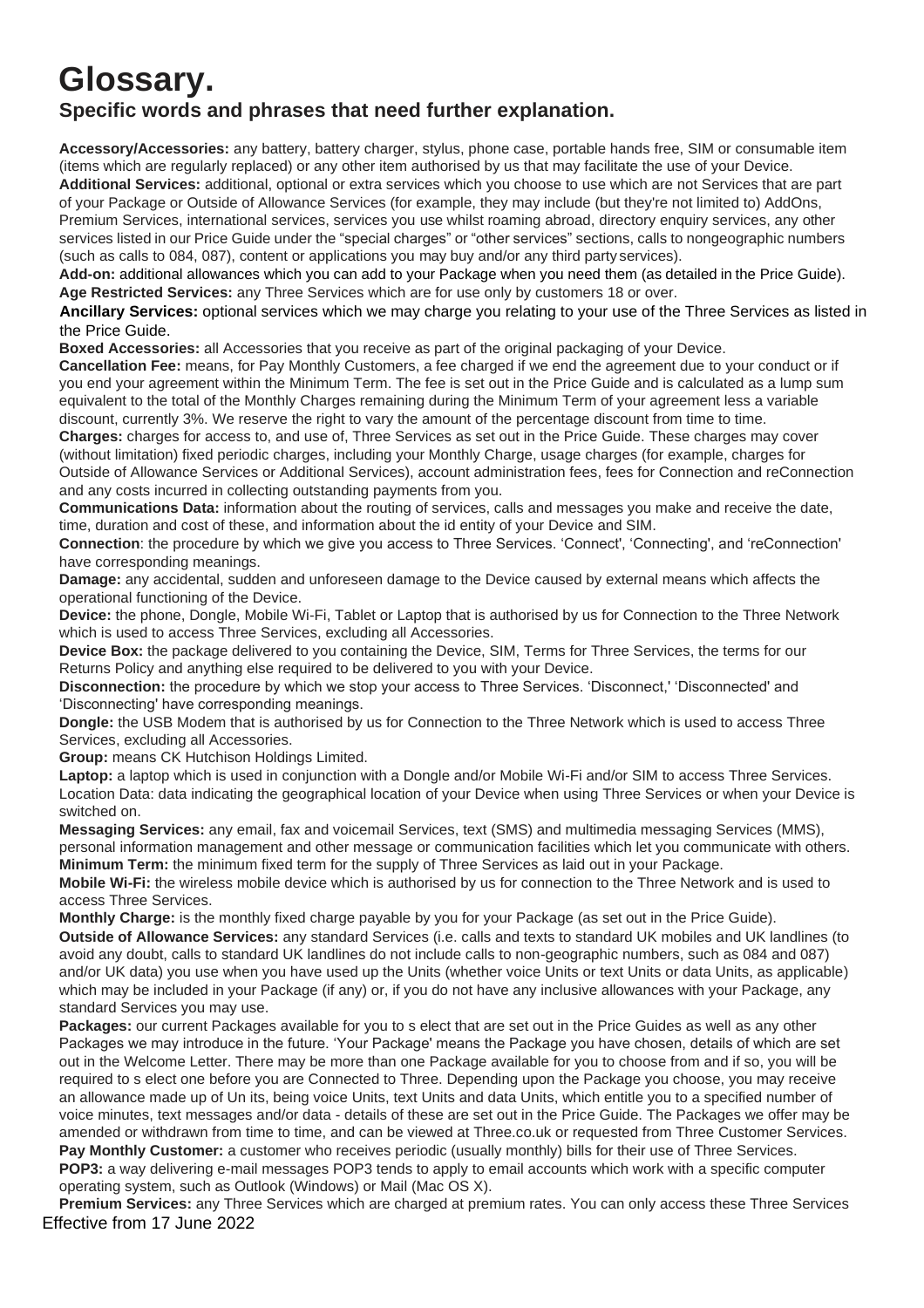- such as international calling and international roaming - with our approval.

**Price Guide:** the document that sets out the Packages available to you, our current Charges and related details (including, if you are a Pay Monthly Customer, any Minimum Term and payment commitments). This document is divided into sections, each section providing a summary of all the Charges applicable to a particular type of Package or tariff The Price Guide can be viewed at Three.co.uk/priceguide

**Returns Policy:** the returns policy as prescribed by Three from time to time, the current version of which is available on Three.co.uk/returns

**SIM:** a card which contains your Three phone number and enables you to access Three Services.

**Storage Services:** any Three Services which offer you storage capacity on the Three Network for storage of content which you access from Three Services.

**Suspension:** the procedure by which we temporarily Disconnect your access to the Three Services. 'Suspend' has a corresponding meaning.

**Tablet:** a tablet personal computer which is authorised for connection to the Three Network and is used to access Three Services.

**Terms for Three Services:** Terms and Conditions for using the Three Network and its Services.

**Three Customer Services:** our service team who are available to help you with your queries. Device customers can call 333 (free) on a Three phone or 0333 338 1001 from any other line (standard call charges apply). Mobile Broadband customers can call 500 (free) on a Three phone or 0333 338 1003 from a landline (standard call charges apply).

**Three Services (or Services**): the services offered by Three, including, but not limited to, call services Messaging Services, Storage Services, Age Restricted Services and Premium Services, which we have agreed to provide for you**. TrafficSense™:** Tools and insight we use across the Three Network for the intelligent management of data traffic. See Three.co.uk/trafficsense for more information.

Unit: a voice Unit, text Unit or data Unit. On use, each voice Unit will be automatically converted to one minute of a phone call, each text Unit will be automatically converted to one text sent, and each data Unit will be automatically converted to a specified amount of data - full details are set out in the Price Guide.

**Welcome Letter:** the letter or email we send you when you join or upgrade with us.

**Warranty Period:** the manufacturer's warranty period - normally this is a period of at least 12 months. Further details of the manufacturer's warranty can be found in the materials in your Device Box.

**Wi-Fi Calling:** Wi-Fi Calling is a service supported by some devices that allows you to call and text whenever you're on Wi-Fi in the UK, even if there's no mobile signal.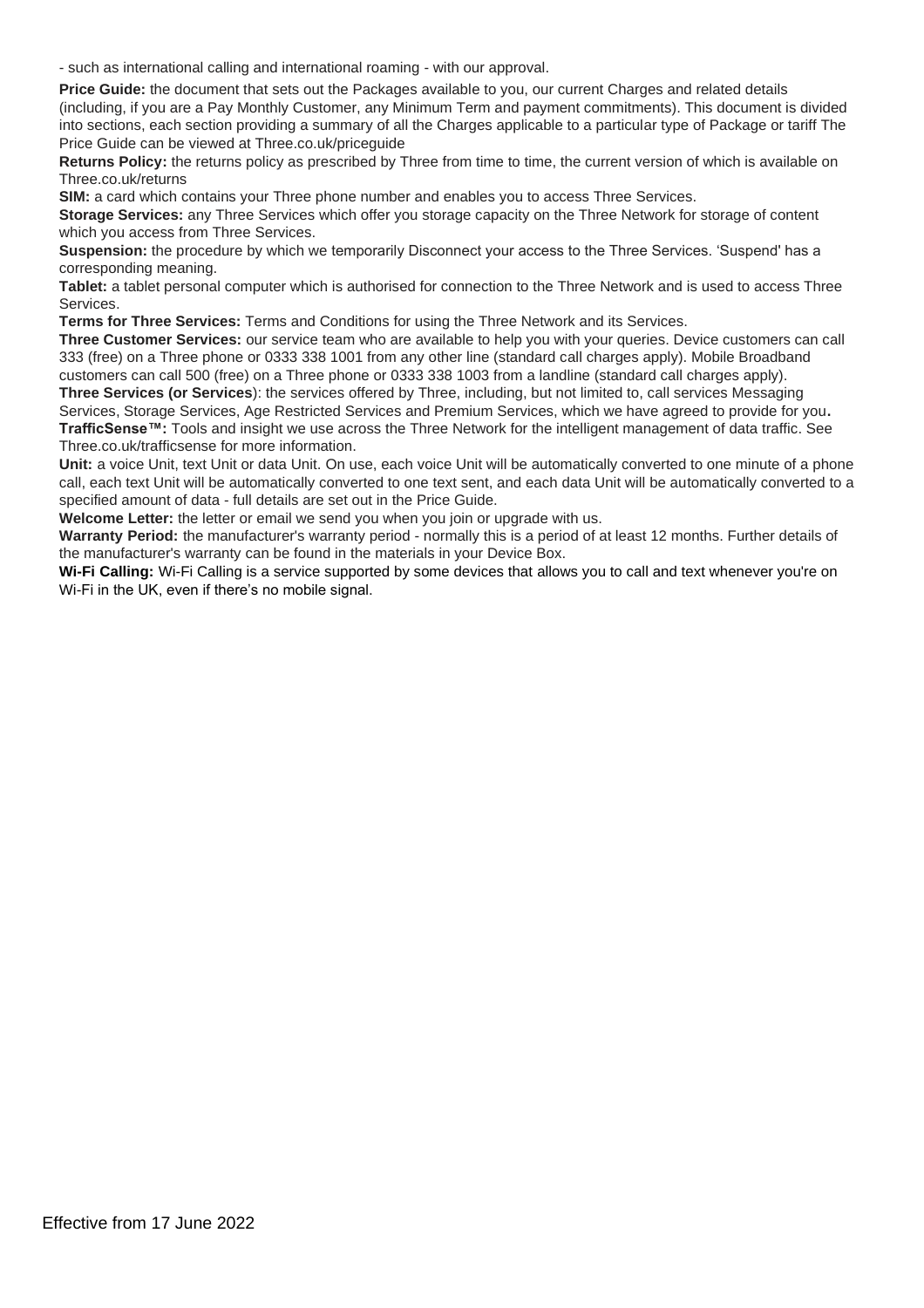# <span id="page-7-0"></span>**Terms and Conditions for Using the Three Network.**

**All the things you need to know now that you're using our network and Services.**

**Additional terms can also be seen in the Price Guide relevant to your Package or tariff as well as within our Services on the Device and in other documents about our Services.**

- By inserting your SIM you are expressly requesting that Three provide you with our Services.
- We'll provide our Services within Three's network area but it's always possible that the quality or coverage may be affectedat times.
- You must not use our Services for any illegal or improper purposes. Anyone under 18 isn't permitted to access our AgeRestricted Services.
- We've limited our liability to you as set out in Section 12 of the Terms for Three Services.
- You agree that we can process "Your Information" (as that term is defined in clause 13.5) which we collect or which you submit to us during any sales or registration process, for a number of purposes, including to open and manage an accountfor Three Services, to deliver products and services ordered by you, for credit checking and fraud prevention, and for product analysis and direct marketing (subject to your preferences) as set out in our 'Privacy Notice' in Section 13 of the Terms for Three Services. Please read Section 13.
- If you don't pay your account on time or we reasonably believe that you haven't complied with certain terms of your agreement, we may suspend or disconnect our Three Services, but you still must pay all outstanding charges (including a Cancellation Fee for disconnection). If you wish to end your agreement during your Minimum Term (but outside any periodset out in a returns policy that may apply), you must pay a Cancellation Fee which will be the total of the Monthly Charges remaining during the Minimum Term of your agreement less a variable discount, currently 3%. We reserve the right to varythe amount of the percentage discount from time to time.

# **Terms for using the Three Network General Terms**

# **1. Who's who and what's what**

1.1 When we say:

(a) 'we', 'us' or 'our', we mean Hutchison 3G UK Limited, trading as 'Three' (company number 03885486)with itsregistered address at 450 Longwater Avenue, Green Park, Reading, Berkshire, RG2 6GF;

- (b) 'you' or 'your', we mean you, our customer;
- (c) 'agreement', we mean your agreement with us for the supply of ThreeServices.
- **1.2** We also have set out in the glossary some useful definitions of words we use in these Terms for Three Services**.**

# **2. About your agreement**

- 2.1 Your agreement is made up of these Terms for Three Services and your Package, along with any other terms laid downin additional Three Services on the Device. Additional terms may apply to any promotional or special offers.
- 2.2 Your agreement is personal to you. You have to do what you've contracted to do, unless we write and say you can dosomething outside the agreement. Unless we give you permission (acting reasonably), you can't pass your rights or responsibilities to anyone else - even if we give you more than one SIM or you give your Device to others. It's your responsibility to make sure the SIMs are only used to access Three Services as permitted in this agreement.
- 2.3 This agreement does not cover:
	- (a) any products or services you buy while using Three Services; or

(b) the supply of your Device. The manufacturers of Devices are not related to us. Any terms relating to Devices willbe given to you separately.

# **3. When your agreement begins**

- 3.1 Your agreement starts when we Connect you to Three. (Note that in the special case where you do not Connect to Three within a month of registering as a Three Customer and receiving your Device, your agreement will automatically start at the end of that month.) By inserting your SIM you are expressly requesting that Three provide you with our Services.
- 3.2 If you bought your contract or upgrade through Three.co.uk or Three Telesales or Three Customer Services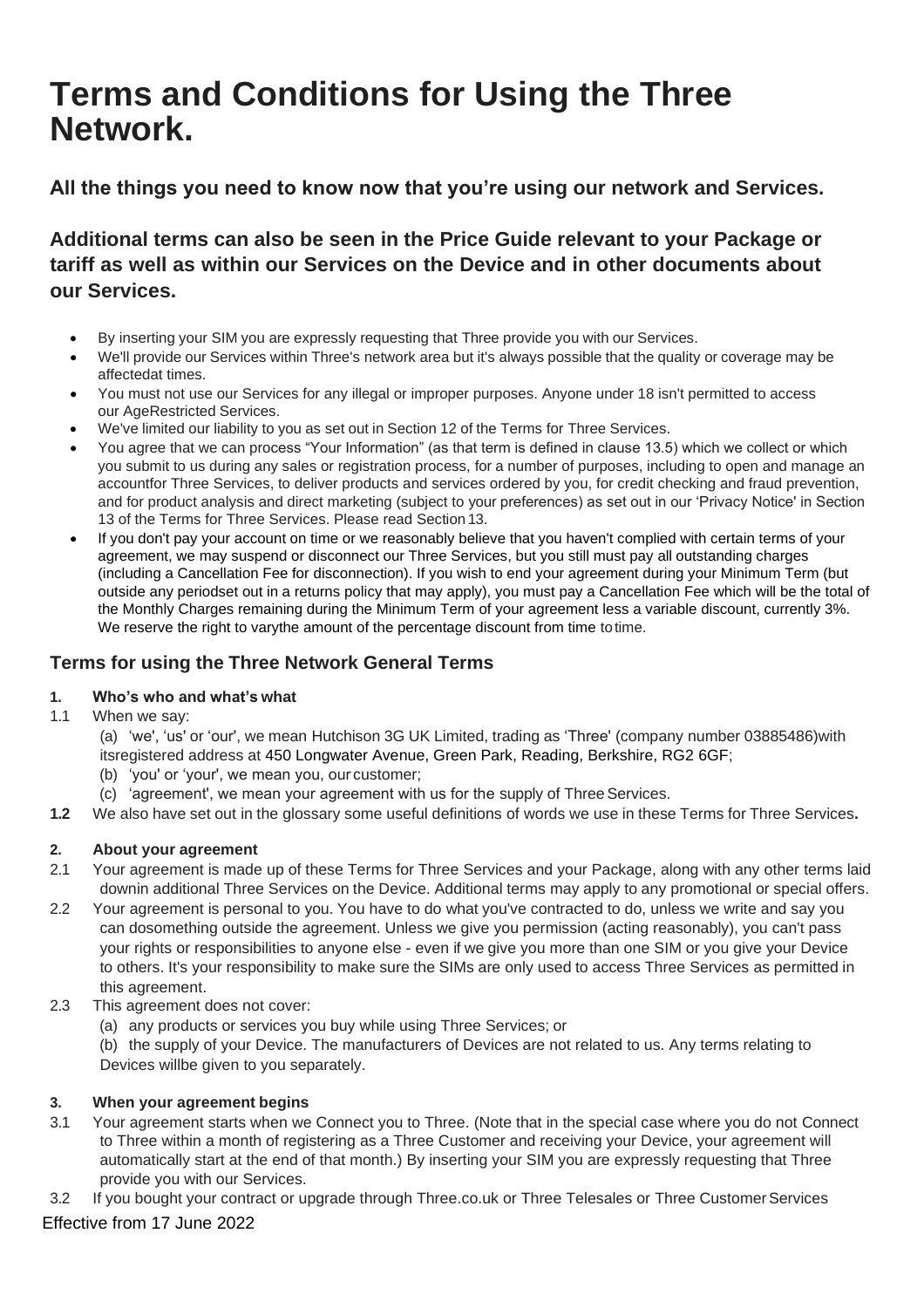you maycancel your agreement within 14 days of us connecting you (Returns Period). If you use any Services prior to cancellation you may be charged for them. Please remember that it can take up to 3 months for some international and Premium Services to be applied to your bill. Please see our Returns Policy formore information.

- 3.3 After the expiry of any Returns Period:
	- (a) if your Package has a Minimum Term, you agree to remain Connected to Three for that Minimum Term. You have limited rights to end the agreement during the Minimum Term as set out in Section 4 and 10; or
	- (b) if your Package does not have a Minimum Term, or your Minimum Term has expired, we will supply you with Three Services until either of us chooses to end the agreement in any of the permitted ways set out in Section 10.

## **4. Variations to your agreement or prices**

- 4.1 The Monthly Charge for your Package is fixed for the Minimum Term of youragreement.
- 4.2 In addition to Section 4.1, we may change any of the terms of your agreement, including our Packages or Charges, as follows:
	- (a) we may discontinue or amend your Package or the Three Services in which case we will let you know no less than 30 days in advance (unless otherwise provided in this Agreement);
	- (b) we may need to change or introduce new Charges in respect of our Outside of Allowance Services, or Ancillary Services;
	- (c) we may need to change or introduce new Charges in respect of Additional Services or Add-ons and will publish any changes on the Three website. If any Add-ons effected have a recurring Charge, we'll let you know at least fourteen (14) days before the Charge changes;
	- (d) where permitted or required to comply with law or regulation;
	- (e) as a result of any changes to services or increases in charges imposed on us by third parties e.g. changes to roaming costs or international call costs, where such changes are related to the costs/price increases charged to us by wholesale partners or providers; and/or;
	- (f) where a change is, in our reasonable determination, required to maintain or improve the quality or security of the Three Services.

#### 4.3 Other than in respect of:

- (a) a change to your monthly Charge in accordance with Section 4.1;
- (b) changes under Section 4.2(e) (unless you are materially disadvantaged by such changes and we notify you in accordance with Section 4.4);
- (c) changes to Ancillary Services which you have not opted to receive; or
- (d) changes to an Additional Service or Add-on which is offered as an optional service for a minimum term of no more than 30 days;

where any proposed changes to the Agreement impact the Three Services you receive from us are not:

- (a) exclusively for your benefit:
- (b) of a purely administrative nature that has no negative effect on you: or
- (c) directly imposed by law e.g. changes to VAT;

we will notify you of such proposed changes at least 30 days in advance of the proposed changes taking place.

- 4.4 Where we make changes under Section 4.2(e) which, in our reasonable determination are likely to materially disadvantage you, we will notify you of such proposed changes at least 30 days in advance of such proposed changes taking place (which shall be no more frequently than once per month).
- 4.5 Subject to Section 4.6 below, where we have provided you with notice under Section 4.3 or 4.4 above, you can, following receipt of any such notice and if such proposed changes are not acceptable to you, terminate your Agreement by giving notice to Three Customer Services or chose to switch providers within that 30 day notice period.
- 4.6 If you carry on using Three Services after the 30 day notice period provided in accordance with Section 4.3 or 4.4, you will be deemed to have accepted the change, and will not be able to subsequently terminate the Agreement.
- 4.7 If you terminate the Agreement in accordance with Section 4.5 during the 30 day notice period provided by Three, no Cancellation Fee will be applicable to such termination by you. If you terminate the Agreement for any other reason during the Minimum Term, a Cancellation Fee may be payable (as detailed in Section 11.2).
- **5. What we will provide for you A Three phone number and SIM**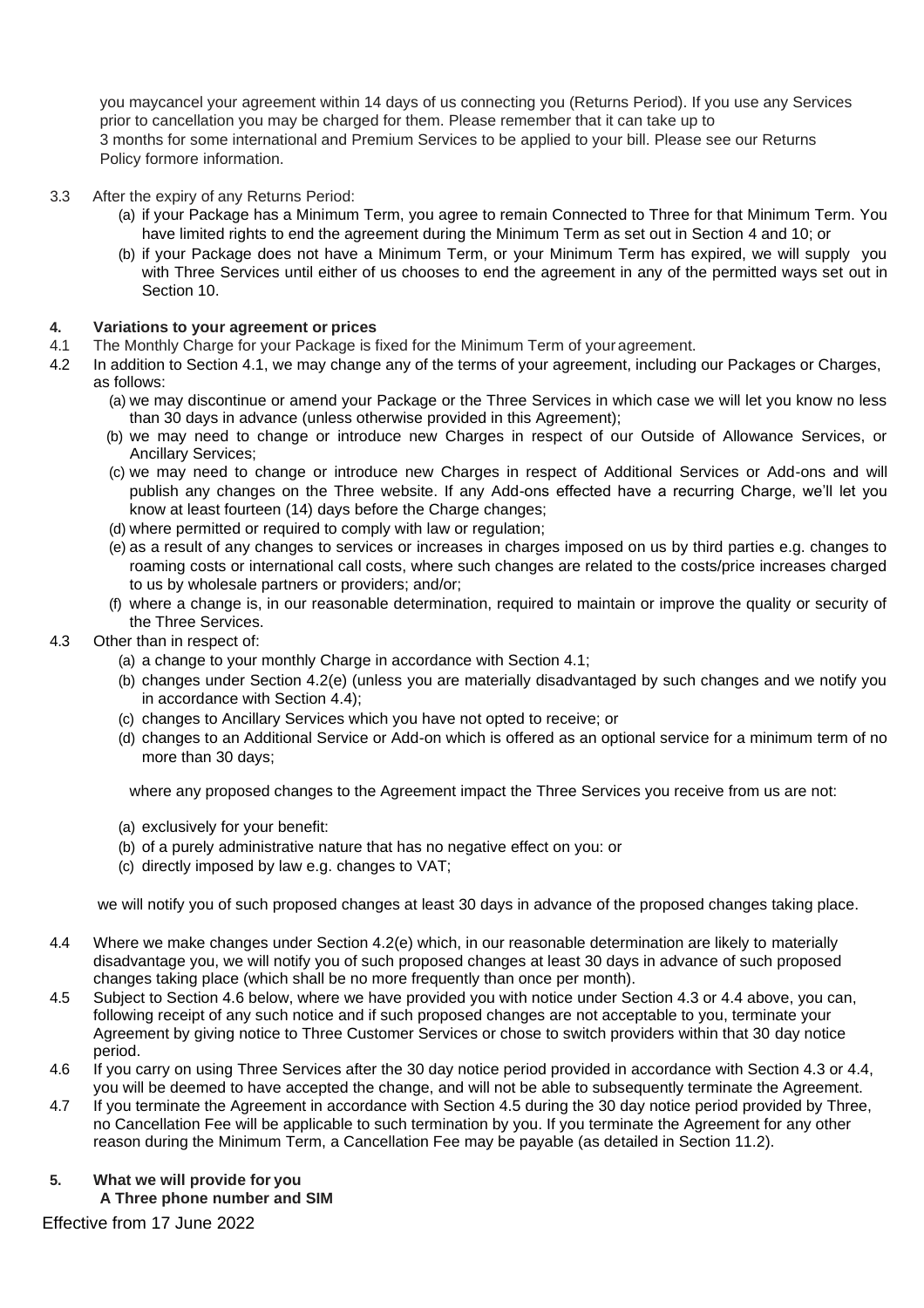- 5.1 We will open an account for you and provide you with a SIM and a Three phone number (and we may agree to provideyou with additional SIMs and phone numbers on your request).
- 5.2 We own each SIM and each SIM remains our property at all times. You are being allowed to use the SIM by us on a limited licence to enable you to access Three Services, in accordance with the terms of this agreement. We may recallthe SIM(s) at any time for upgrades, modifications, misuse or when your agreement ends. You can only use our SIM to obtain Services from us.
- 5.3 Each SIM may only be used in Devices which are enabled for Three Services and are authorised by us for Connectionto the Three network. Any attempt to use the SIM in other devices may result in serious damage to the device and may prevent you from being able to use it, including the making of emergency calls. In these instances, we are not responsible for any such damage or usage problems.

which may be lost during the Device unlocking process.

5.4 You can move your existing phone number to Three. First, you need to ask your previous mobile network operator for your porting authorisation code (PAC), and then you will need to give your PAC to us. Once we have verified the details of your porting request, we will tell you the date when your phone number will be moved to Three. If the move is delayed and the delay is our fault, you may be entitled to compensation in the form of a one-off reimbursement of aportion of your Charges. Contact Three Customer Services to find out more.

# **Three Services**

5.5 Once you are Connected to Three:

(a) we will provide you with access to our Services. The Three Services will include Premium Services (which may require our prior approval for you to use some of those Premium Services) and may also include Age Restricted Services, provided you are 18 or over and you do not show or send any content from the Age Restricted Services toanyone under 18.

(b) you can make free calls to emergency services from your Phone by calling 999 or 112.

**(i)** When you are outside of Three's coverage area in the UK, your Phone will try to locate another mobile network so that you can try to contact the emergency services (however, neither your mobile telephone number nor yourlocation data will be transmitted to the emergency services in these circumstances).

**(ii)** If you need to contact the emergency services whilst you are roaming abroad, you will need to call 112 (this number is recognised by most mobile operators worldwide) or the local emergency services number, however your location data may not be transmitted.

**(iii)** If you want to call the emergency services with our WiFi Calling service, please note that your call may be interrupted or end if you have a power cut or your internet connection fails. If you are having problems connecting with WiFi you may wish to use a mobile or fixed network connection (instead of WiFi) and/or register (and keep us up to date) on the address where you plan to use our WiFi calling services (so we have your latest location information to hand for emergency organisations in case of an emergency). You may also be asked to confirm or provide your location when making an emergency call (to help emergency organisations identify the services you need). Please also note that emergency service calls can't be made using Skype on your PhoneIf you have difficulties hearing or are speech impaired and you need emergency assistance, you can send a text message with details of your location to 999 or 112 - the text will be converted and passed to the appropriateemergency service but you will need to register your Phone before you can use this service - details on how to dothis are available a[twww.emergencysms.org.uk](http://www.emergencysms.org.uk/)

**(iv)** If you have a Device that operates on Android operating system 2.3 and above, on calling 999 or 112 while inthe UK and connected via the Three network, your Location Data may be automatically transmitted to the emergency services to help them locate you.

- 5.6 You will also be able to upload and send your own content using the Three Services. You grant us an irrevocable, royalty free, perpetual and worldwide licence to store, transmit or otherwise deal with any content you upload on theThree Services. If you choose to use the POP3 polling features in our Messaging Services, you are appointing us asyour agent for enabling the POP3 polling Services to be provided to you.
- 5.7 We may:

(a) change or withdraw some, or part, of the Three Services from time to time. This may be because of changing technologies, obsolescence, new or different product features, changing content providers or the need to remove, replace or modify content. Depending upon the changes that are made, you may have a right to end this agreement,as explained in sections 4;

(b) also determine how Three Services are presented and delivered to the Device or are otherwise made available toyou. We can change the way they are presented, delivered or otherwise made available to you at any time;

(c) l use TrafficSense™ across our network to protect the network and to ensure an enjoyable internet experience forthe vast majority of our customers. For details see Three.co.uk/trafficsense. We reserve the right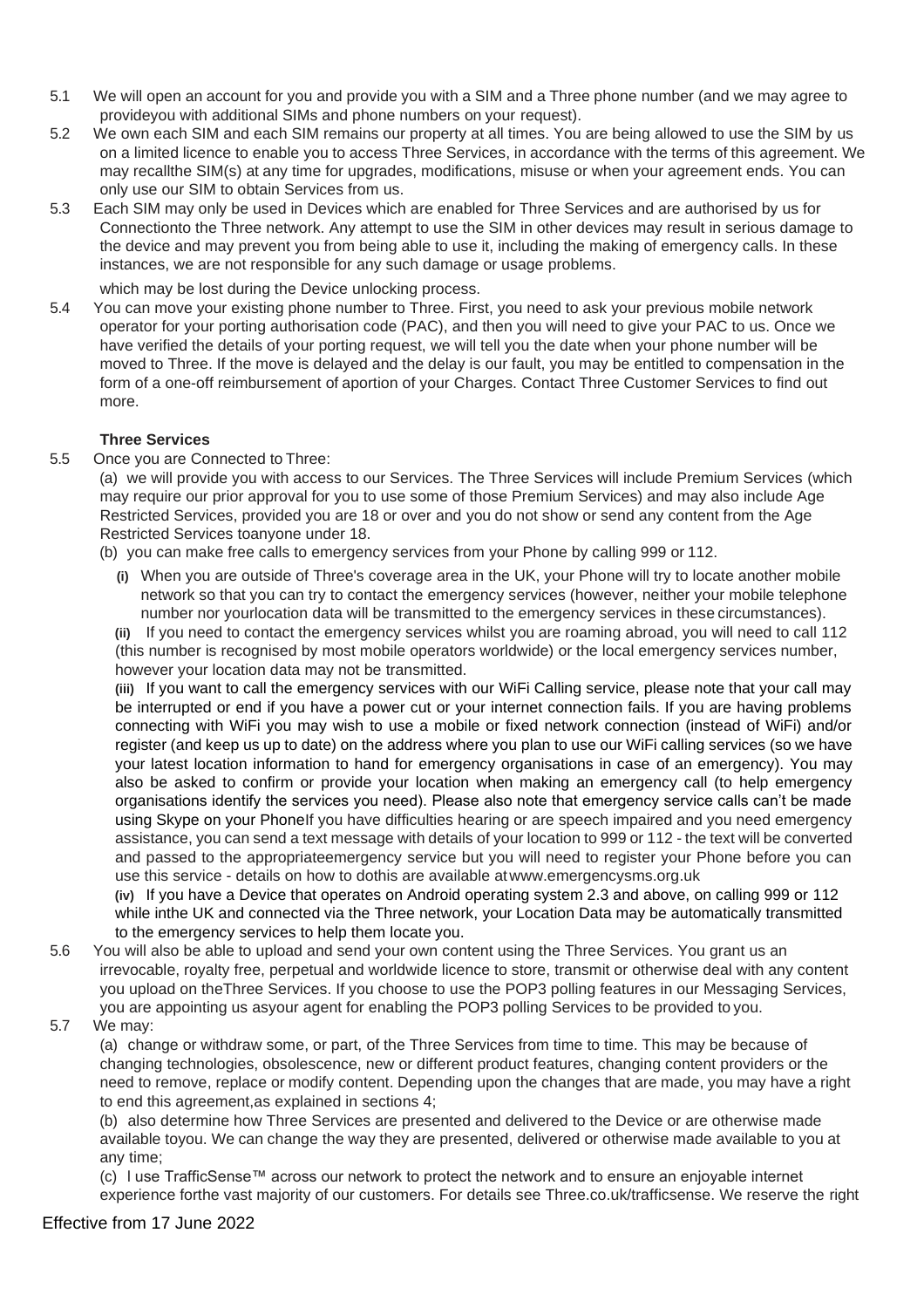to review and amend such measures from time to time.

# **Limitation of Three Services**

5.8 We will always try to make Three Services available to you. However, Three Services areonly available within Three'scoverage area within the UK. Within this, there may be areas where you do not have access to all Three Services or where coverage or network speeds are otherwise limited or unavailable. For more information about coverage, go to Three.co.uk/coverage. The data speeds that you'll experience on our network will vary due to a number of factors including your distance from the nearest mast. Your location in a building, local geography, congestion and the typeofequipment that you're using - for example, you'll only be able to enjoy 4G speeds if you're in a 4G coverage area andusing a 4G device.

# **Disruption to Three Services**

5.9 There may be situations when Three Services are not continuously available or the quality or network speeds areaffected and so we cannot guarantee continuous fault-free service. For instance:

(a) when we need to perform upgrading, maintenance or other work on the Three Network or ThreeServices;

(b) when you move outside Three's 3G service area whilst you are on a call (in this case calls may not bemaintained);

(c) when you are in areas not covered by the Three Network. In these cases Three Services relies on other operators'networks where we have no control; and

(d) because of other factors outside our control, such as the features or functionality of your Device, regulatory requirements, lack of capacity, interruptions to Services from other suppliers, faults in other communication networks,the weather or radio interference caused by hills, tunnels or other physical obstructions.

(e) In the event that you experience continuous or regularly recurring disruption to Three Services, please contact usas set out in section 7 (Your Rights - Complaints) and we will work with you to find an appropriate resolution for your particular circumstances.

# **6. What you will do in return**

# **Secure your PIN, Passwords and SIM**

- 6.1 As we own the SIM and it remains our property at all times, you must ensure that you keep the SIM safe and secure whilst it is in your possession and you must ensure that you are able to return it to us, if required to do so by us at any time, as set out in these terms. We may charge you for any replacement SIM (as set out in our Price Guide), unless, ofcourse, it is defective through faulty design or workmanship.
- 6.2 You must keep all PINs and passwords secure and confidential. You are also responsible for the security of your Device and must ensure that you keep it secure (refer to the Device manufacturer's user guide for details of how tokeep your Device secure). You must also keep any PINs or passwords for any services you access through your Device secure and confidential. You should immediately change your PIN or password if you become aware that someone is accessing Three Services on your account without your permission.

# **Responsible use of Three Services**

- 6.3 You may only use Three Services:
	- (a) as laid out in this agreement; and
	- (b) for your own personal use. This means you must not resell or commercially exploit any of the Three Services orcontent.
- 6.4 You must not use Three Services, the SIM or Three phone number or allow anyone else to useThree Services, theSIM or Three phone number for illegal or improper uses. For example:
	- (a) for fraudulent, criminal or other illegal activity;
	- (b) in any way which breaches another person's rights, including copyright or other intellectual property rights;
	- (c) to copy, store, modify, publish or distribute Three Services or their content, except where we give you permission;

(d) to download, send or upload content of an excessive size, quantity or frequency. We will contact you if your use isexcessive;

(e) in any way which breaches any security or other safeguards or in any other way which harms or interferes with theThree Network, the networks or systems of others or Three Services;

(f) to falsify or delete any author attributions, legal or other proper notices or proprietary designation or labels of theorigin or source of software or other content contained in a file that you upload; or

- (g) to use or provide to others any directory or details about Three customers.
- 6.5 You must always co-operate with us and follow our reasonable instructions to ensure the proper use and security of your Three Services and account. You must only use Devices and Accessories authorised by us for Connection to theThree Network and also comply with all relevant legislation relating to their use.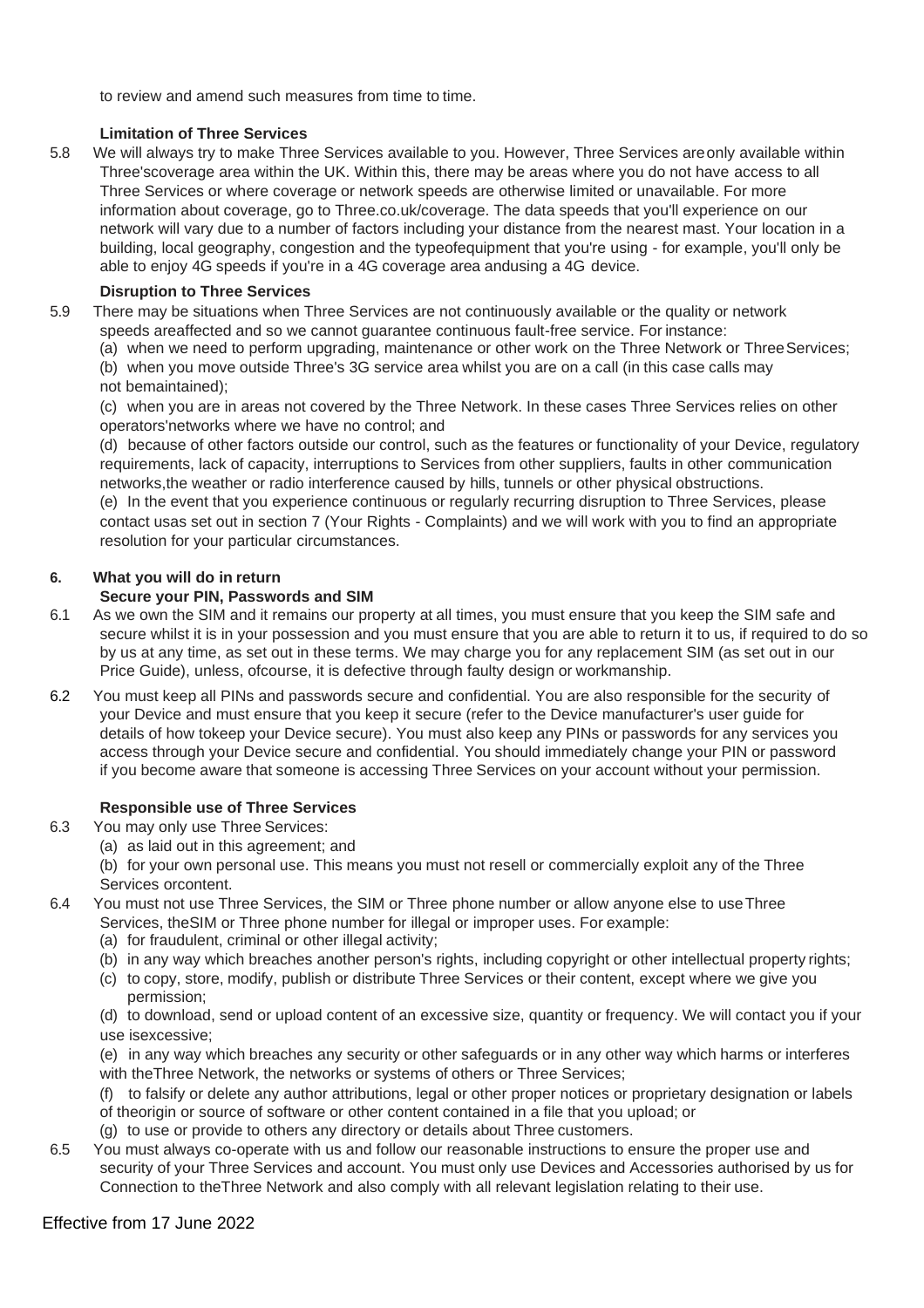6.6 We may publish an acceptable use policy and a traffic management policy which provide more details about the rules for use of certain Three Services in order to ensure that use of Three Services is not excessive, to combat fraud and where Three Services we offer or may introduce require certain rules to ensure they can be enjoyed by our customers.If we publish a policy, we will let you know. Such a policy may be amended from time to time, for instance, if we discover that the Three Services are being used fraudulently or for fraudulent purposes, or the excessive use of certain Three Services is causing problems for Three, its systems or for other users, or if we introduce new services which may require certain rules to ensure that such new services can be enjoyed by our customers. Again, we will let you know if this happens.

# **Responsible use of Messaging and Storage Services**

- 6.7 While using the Messaging Services, you must not send or upload:
	- (a) anything that is copyright protected, unless you have permission;

(b) unsolicited bulk or commercial communications or other unauthorised communications, or knowingly send anyviruses; or

(c) anything that is obscene, offensive, abusive, defamatory, menacing, harassing, threatening or is unlawful in anyother way.

- 6.8 We may put limits on the use of certain Three Services, such as Messaging Services or Storage Services.For example, we may limit the size of messages or storage space.
- 6.9 While we have no obligation to monitor the Messaging Services or Storage Services, if you exceed our use limits set out in our fair use policy (which is published as part of our Price Guide and is available on our website or from Three Customer Services), or we are made aware of any issues with your use of these Three Services (for example, if we are made aware that you are using Three Services in any of the ways prohibited in Section 6.8 above) we reserve theright to remove or refuse to send or store content on your behalf. You may still be charged for any content which is blocked or removed.

# **Responsible use of Age Restricted Services**

6.10 If you are under 18, you are not permitted to access our Age Restricted Services (if any). If you are 18 or over and youaccess the Age Restricted Services, you must not show or send content from the Age Restricted Services to anyone under 18. You must also ensure that you have deactivated any access to Age Restricted Services if you let anyone under 18 use your Device.

Responsible use of Three Services outside the UK

6.11 If you use Three Services from a country outside the UK: (a) your use of the Three Services may be subject to laws and regulations that apply in that other country.We are not liable for your failure to comply with those laws or regulations;

(b) you will be roaming on another operator's network, so you may not receive the same level of coverage as you'reused to on Three's Network When you go online, data speeds may be slower as well. We have no liability if you are not able to access services abroad, or if the quality of any other operator's network services differs from those provided on our Three Network.

- Paying your Bills
- 6.12 You must pay us all Charges in connection with all Three Services relating to the SIM(s) we supply you or which are accessed using your Device(s). You must pay the monthly fee, whether or not voice Units, text Units and/or data Unitsthat are consumed by you or by another person, with or without your permission. You must also pay for all Three Services which do not involve a conversion of voice Units, text Units and/or data Units within your allowance and which are accessed using the SIM(s) we supply you or which are accessed using your Device(s), whether the ThreeServices are accessed by you or by another person, with or without your permission. If any of the SIMs or Device(s)are lost or stolen (either separately or with any of your Devices), you remain responsible for all the Charges to your account until you tell us what happened and arrange for your SIM(s) and Device(s) to be deactivated.
- 6.13 We will send you a bill on a periodic basis and this will usually be done monthly. However, we reserve the right tochange this period (and we would give you at least 14 days' notice of this).
- 6.14 Your bill will normally include your Monthly Charge for your Package for the next billing period and any administration fees along with Charges for your use of the Three Services in the UK in the last period and outside the UK in prior periods (so far as not within your allowance). If your Package includes an allowance, this will be made up of voice Units, text Units and/or data Units which are convertible into a certain number of voice minutes or text messages, and/or a certain amount of data each month. On your bill, we will include the "per unit" cost for your allowance to helpyou understand the value you're getting from your Package. If you have not used all of that monthly allowance by the time we bill you it will expire and your monthly allowance will then start again on each monthly bill date (which you willsee on your bill).
- 6.15 Charges on your bill are shown inclusive of VAT (where appropriate), unless you're a business customer, in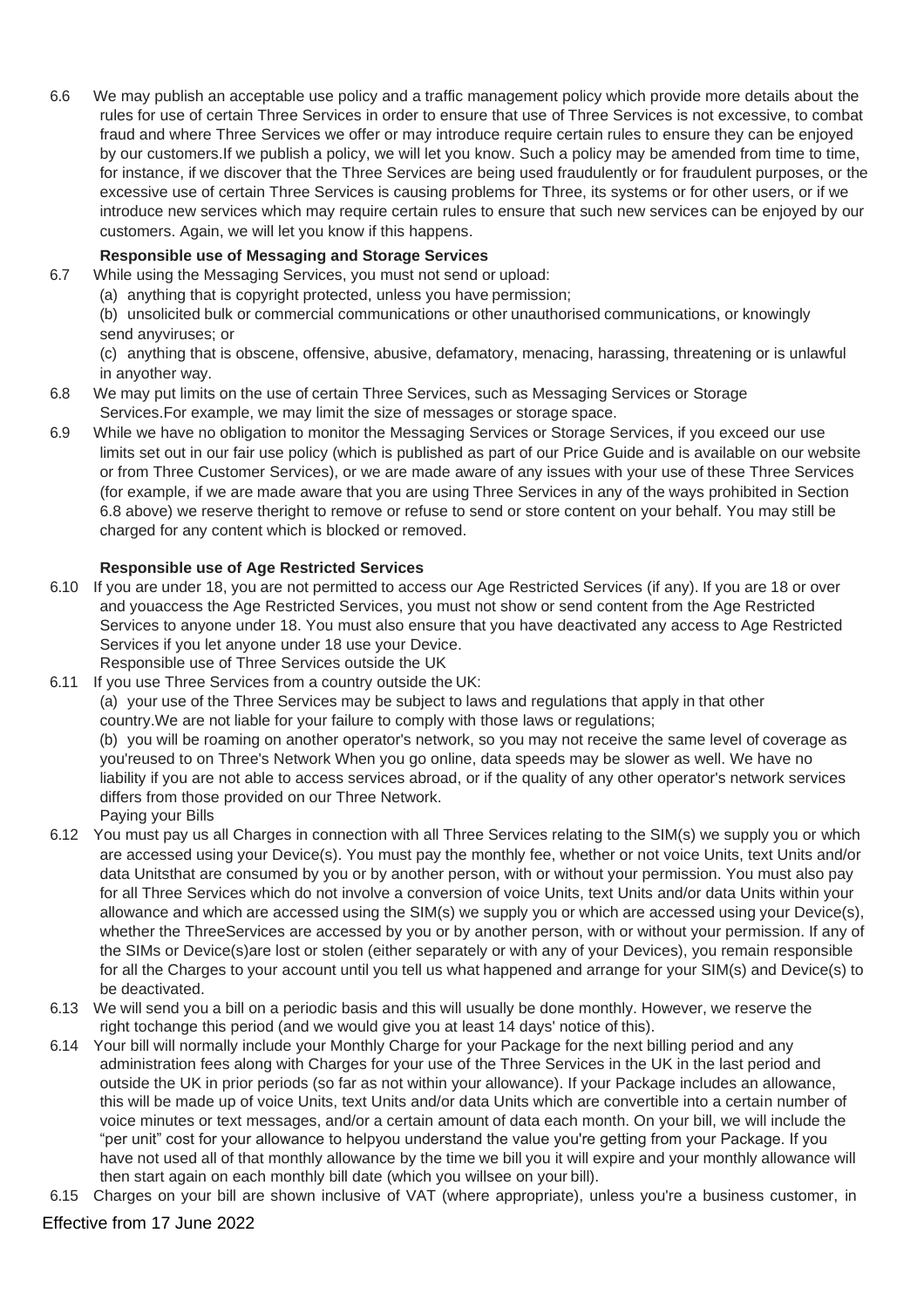which case, VAT will be added to your bill where appropriate. You can request a VAT invoice by calling 333 free from a Three phone or by calling Customer Services.

- 6.16 You must make your payment by the due date and by one of the payment methods stated on your bill. However, we may also submit an interim bill or require an immediate payment if we think you have exceeded a reasonable limit onyour account.
- 6.17 As described in Section 6.14 above, we will send you a bill on a periodic basis, which will usually be monthly. The bill will state the amount of the Charges due from you and the due date by which you must make payment. We will notify you at least 30 days in advance of any change in your payment date. If you fail to pay your account on time, you will be breaking your agreement and we may Suspend or Disconnect you. In this case,you will have to pay any outstanding Charges. We may set a credit limit on your

account. If you exceed the credit limitwe set, we may Suspend any or all of the Three Services you use until you have made a payment to your account. You should not use the credit limit for budgeting as the amount you owe is not capped or limited by any credit limit weset.

- 6.18 We may need to take legal or other collection action against you for non-payment of Charges. This could mean you have to pay our costs and expenses, or the costs and expenses of our assignees, including legal costs, with interestadded daily.
- 6.19 If you use your Device to buy goods and services from third parties, you are responsible for paying any bill they maysend you or any charges you incur in respect of their goods or services.

# **Responsible use of Go Roam**

- 6.20 Use of Three Services in our Go Roam destinations is subject to our fair use policies, as published in your Price Guide,which may be updated from time to time. See **[www.Three.co.uk/priceguide](http://www.three.co.uk/priceguide)** for full details:
	- (a) If you use Three Services in our Go Roam in Europe destinations, you can use a portion of your data allowance each month at no extra cost, as set out in your Price Guide. Any use in excess of this monthly fair use limit, but withinany available data allowance, will be subject to a surcharge, as set out in your Price Guide. There are no fair use limits for calls made or texts sent to standard mobile or landline numbers within our Go Roam in Europe destinationsor back to the UK.
	- (b) If you use Three Services in our Go Roam Around the World destinations, you can use a portion of your allowance of voice minutes, texts and data each month at no extra cost, as set out in your Price Guide. If you exceed this monthly fair use limit for data, your data usage may be blocked in our Go Roam Around the World destinations untilyour next billing period. If you exceed any of these fair use limits for any two months within a rolling 12-month period,we have the right to suspend international roaming on your account, meaning you will no longer be able to use yourdevice or allowances abroad. We'll let you know in advance if this is likely to happen.
	- (c) If you roam exclusively in one or more of our Go Roam destinations (including both Go Roam in Europe and Go Roam Around the World) for any two complete months in a rolling 12-month period, we may suspend international roaming on your account, meaning you will no longer be able to use your device or allowances abroad. We'll let you know in advance if this is likely to happen. If you spend a full month abroad but some of that time is spent in a destination that isn't included in Go Roam, this fair use policy won't apply.

# **7. Your Rights - Complaints**

- 7.1 If you are unhappy about any aspect of our Three Services, you should contact Three Customer Services.
- 7.2 We will investigate any complaint in accordance with our customer complaints code, after which we will contact you with the results. A copy of our customer complaints code can be viewed on our website at **Three.co.uk/complaints** oryou can request a copy by contacting Three Customer Services.
- 7.3 See Section 13 for information about data protection and privacy complaints.

# **8. Our Rights - Intellectual Property**

- 8.1 All rights, including copyright in Three Services and their content, belong to us, or our licensed source, such as acontent provider. We reserve all our rights.
- 8.2 The 'Three' trademark and other related images, logos and names on Three Services are proprietary marks of our group of companies. We reserve all our rights.

# **9. Suspension of Three Services**

- 9.1 We may Suspend any or all of the Three Services you use without notice if:
	- (a) we reasonably believe you have provided us with false or misleading details about yourself as set out in Section 13;
	- (b) we advise you that your excessive use of Three Services (as may be defined in accordance with Section 6.7 above)is causing problems for other users, and you are continuing to use Three Services excessively;
- Effective from 17 June 2022 (c) we believe your Device or SIM has been lost, stolen or is being used in a way not permitted by this agreement;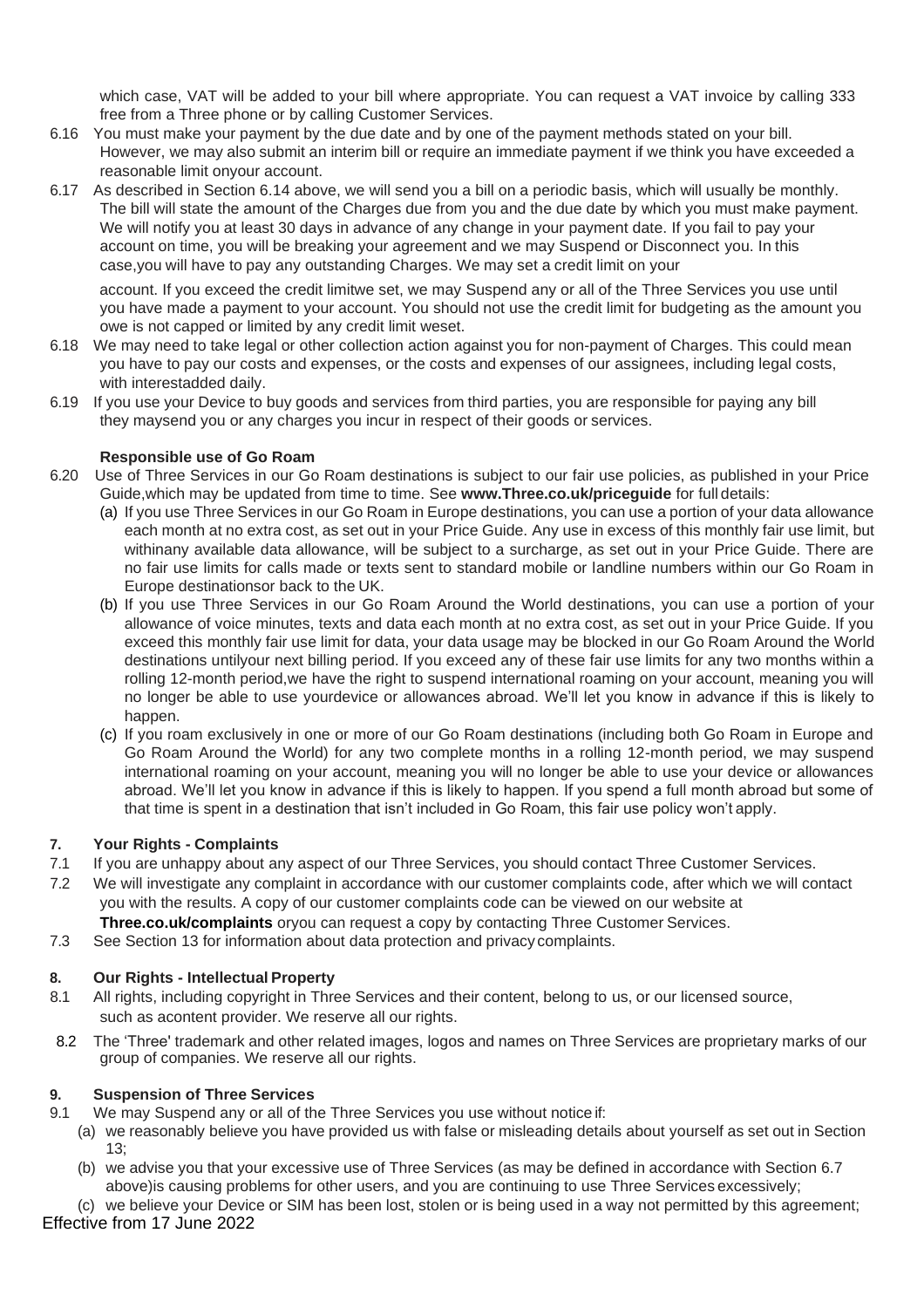- (d) we reasonably believe that you have used Three Services, the SIM(s) or a Three phone number for illegal orimproper purposes in contravention of our responsible use requirements in Section 6above;
- (e) we receive a serious complaint against you which we believe to be genuine (for example, if we receive a complaint that you are using Three Services in any of the ways prohibited in Sections 6.5, 6.8 and 6.11). If this happens, we willdeal with the complaint in the manner set out in Section 7; or
- (f) we are required to suspend your Three Services by the emergency services or other government authorities.
- 9.2 In addition to the circumstances set out in Section 9.1, we may also Suspend any or all of the Three Services you usewithout notice if:
	- (a) you have not paid our Charges on time, or if you have previously failed to pay your Charges on time; or
	- (b) you have exceeded any credit limit that we may have set for you (as set out in Section 6.17 above); or
	- (c) you have insufficient credit in your account to cover charges you agreed to pay inadvance.
- 9.3 We may turn off your Messaging Services if they are inactive for an extended period of time we will let you knowbefore this happens. If we do turn off your Messaging Services we will have no obligation to maintain any of the content in your Messaging Services, or to forward any unopened or unsent messages to you, or anyone else.
- 9.4 If we Suspend any or all of your Three Services, you will still be able to make emergency calls (unless they have beenSuspended at the request of the emergency services).
- 9.5 If your Three Services are Suspended, we may agree to re-Connect you if you ask us to do so and there may be a re-Connection Charge for this.

# **10. Ending this agreement and Disconnection of Three Services**

10.1 You may end this agreement in the following ways:

(a) In certain circumstances under our Returns Policy. You may need to get in touch with Three Customer Services toarrange Disconnection.

(b) You can end the agreement at any time during your Minimum Term (if you have one - this will be stated in yourPackage) by giving notice to Three Customer Services 30 days before the date you want to end the agreement. However, you must pay us all the Charges you owe, plus any Cancellation Fee for your Package (as set out in the Price Guide).

(c) On 30 days' notice, outside the Minimum Term. You can end the agreement if your Package does not contain a Minimum Term, or if you want to end the agreement at the end of your Minimum Term or any time after your MinimumTerm has expired, provided you give notice to Three Customer Services at least 30 days before the date you want to end the agreement. A Cancellation Fee will not be charged. (d) Where entitled to under Section 4.

- 10.2 We may end this agreement in the following ways:
	- (a) On 30 days' notice, outside the Minimum Term. If your Package does not have a Minimum Term, or the MinimumTerm has expired, we can end this agreement by giving you at least 30 days' notice.

(b) Because of your conduct. In the following cases, we may end your agreement immediately and you have to pay allthe Charges you owe up until we Disconnect you:

**(i)** if we have the right to Suspend your Three Services on any of the grounds in Section 9 and we believe that thegrounds are serious and have not been, or are unlikely to be, rectified;

**(ii)** if we believe that your communications with Three Customer Services or any of our retailers or agents, or youruse of our Three Services, are jeopardising the operation of the network, or are of an unacceptable nature;

**(iii)** if we reasonably believe you will not be able to pay your bill. This could result from a failure to pass one of our credit assessments; or

**(iv)** in the event of your bankruptcy, insolvency or death.

(c) No network access or Three Services. We may end your agreement if we no longer have access to other operators' networks which we need to provide Three Services, or if we are no longer able to provide Three Services due to factors beyond our control or because we cease business.

10.3 Once you are Connected to Three, you can only end this agreement in the ways set out in this Section 10. However, if you are a consumer, any statutory rights which you may have, which cannot be excluded orlimited, will not be affected by this section. For more information on your statutory rights, contact your local authority Trading Standards Department or Citizen's Advice Bureau.

# **11. Effect of this agreement ending**

- 11.1 If this agreement ends, we will close your account and Disconnect you and you will not be able to use Three Services or make emergency calls.
- 11.2 You must immediately pay all Charges you owe up to the date the agreement ends. If we end the agreement due to your conduct the Charges will include a Cancellation Fee. Where you have terminated the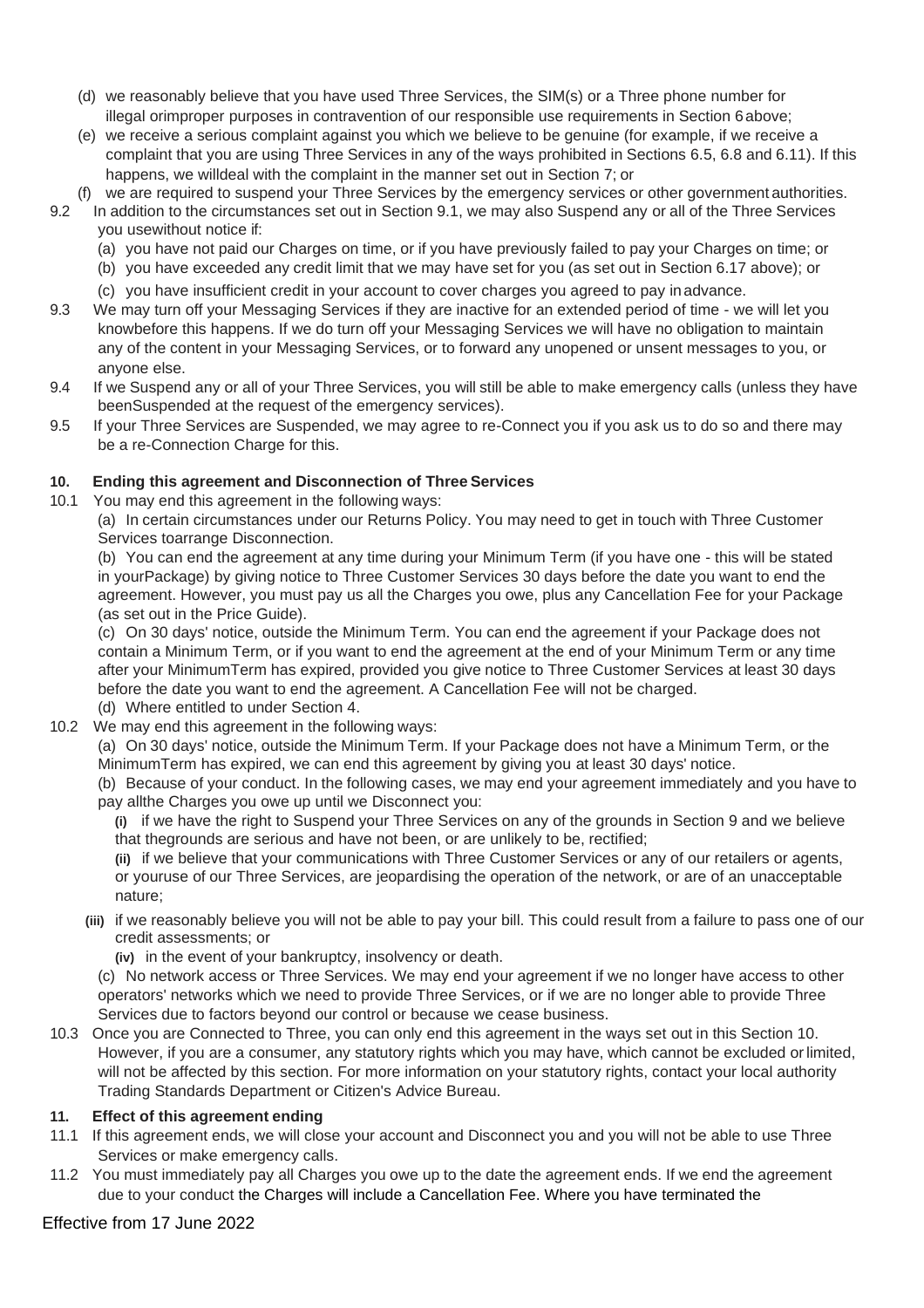Agreement within the Minimum Term (except as set out in Section 4.6), the Charges will include a Cancellation Fee.

# **12. Liability - Limits on ourliability**

- 12.1 All of our obligations to you relating to Three Services are set out in your agreement. If you wish to make any variationsto this agreement or rely on any other term, you must obtain our agreement to the variation or term in writing.
- 12.2 Except as set out in 12.3:
	- (a) all other terms, conditions and warranties relating to Three Services are excluded;

(b) our entire liability to you for something we do or don't do will be limited to £3,000 for one claim or a series ofrelated claims; and

(c) we are not liable for any loss of income, business or profits, or for any loss or corruption of data in connection withthe use of Three Services. We are not liable for any loss or damage that was not reasonably foreseeable when you entered into the agreement.

12.3 Nothing in this agreement removes or limits our liability for fraud, for death or personal injury caused by our negligenceor for any liability which can't be limited or excluded by applicable law. If you are a consumer, the terms of this agreement will not affect any of your statutory rights which you have, which cannot be excluded by this agreement. For more information on your statutory rights, contact your local authority Trading Standards Department or Citizen's Advice Bureau.

# **Three Services - Area where we have no responsibility**

12.4 We will try to ensure the accuracy, quality and timely delivery of Three Services.However:

(a) we accept no responsibility for any use of, or reliance on, Three Services or their content, or for any disruptions to,or any failures or delays in, Three Services. This includes, without limitation, any alert services or virus detection services; and

(b) subject to Section 12.3 we do not make any representations as to the accuracy, comprehensiveness, completeness, quality, currency, error free nature, compatibility, security or fitness for purpose of Three Services ortheir content. They are provided to you on an 'as is' basis; and

(c) we are not providing you with advice of any kind (including without limitation investment or medical advice). WhereThree Services contain investment information, we do not make invitations or offer inducements to enter into any investment agreements.

# 12.5 We will not be liable:

(a) for any loss you may incur as a result of someone using your PINs or passwords, with, or without, your knowledge;or

(b) if we cannot carry out our duties, or provide Three Services, because of something beyond our control.

# **Others' content and Services - Areas where we have no responsibility.**

- 12.6 You may be able to use Three Services:
	- (a) to upload, email or transmit content using Three Services; and

(b) to access content which is branded or provided by others and to acquire goods and Services from others. Wherewe provide you with such access, all we do is transmit the content to you and we do not prepare or exercise control over the content, goods or Services. We are not responsible or liable in any way for, and do not endorse, any of this content, goods or Services.

12.7 This Section 12 will apply even after this agreement has ended.

# 13. Privacy Notice and Your Information

- 13.1 We are the data controller of Your Information (as defined in Section 13.5) collected through your use of the ThreeServices for the purpose of UK data protection law. We'll only use Your Information in accordance with this notice and applicable UK data protection and privacy laws. Please read all of this notice and feel free to contact us at theaddress in Section 13.8 below with any questions.
- 13.2 Whenever you provide us with personal information about yourself, you agree that it will be true, complete andaccurate. You must tell us if this information changes.
- 13.3 If you provide us with information about another individual or register a Device in the name of another individualyou must have their agreement to do so or be acting with legal authority.
- 13.4 If we reasonably believe that you have supplied us with false or inaccurate information, or if we suspect fraud, we may delay your Connection or suspend your access to Three Services until an investigation has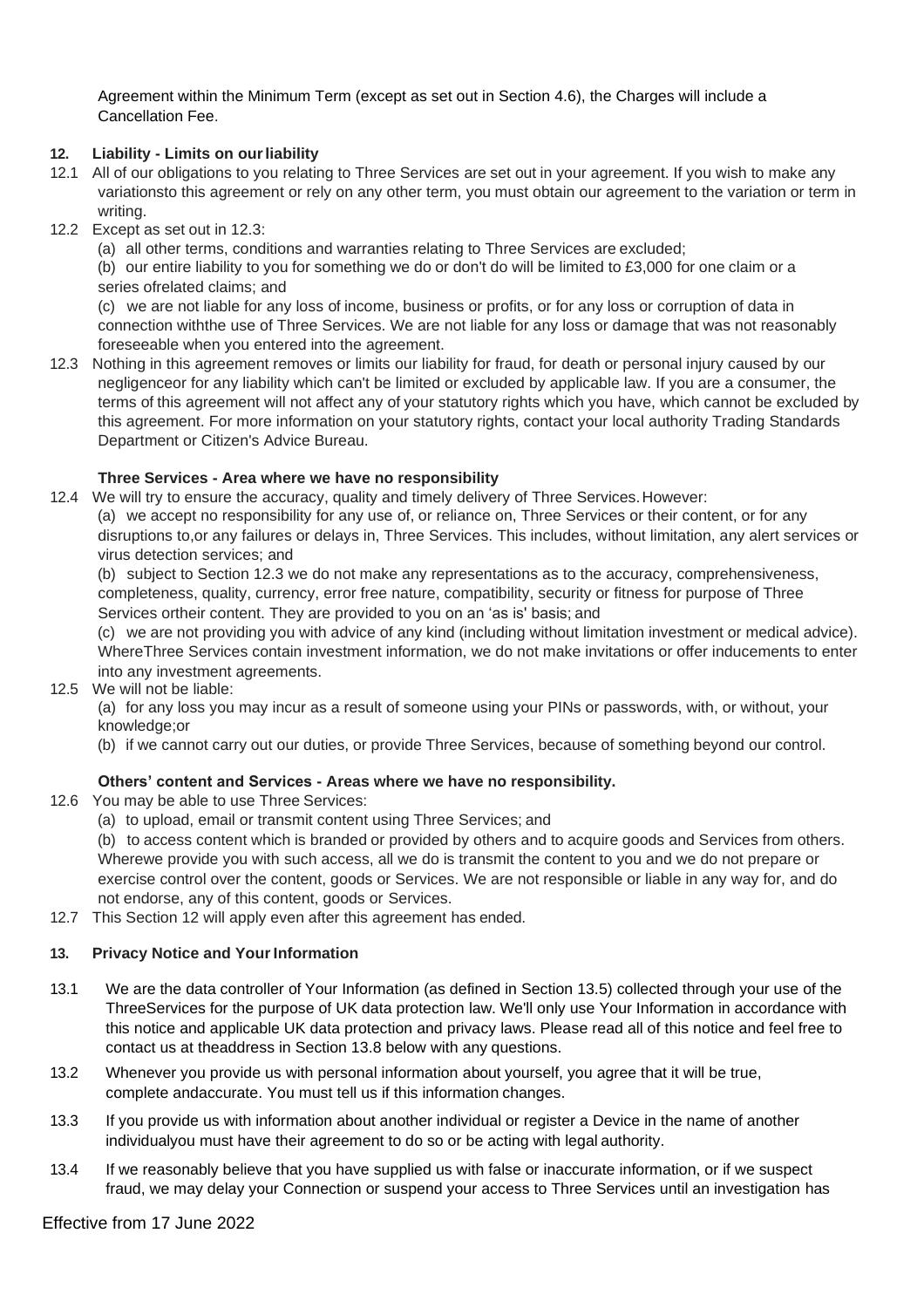been completed toour satisfaction.

- 13.5 In order to supply you with Three Services under this agreement, we may process Your Information. By "Your Information" we mean personally identifiable information:
	- (a) that you give us or that we obtain about you as a result of any application or registration for, and use of, ThreeServices. It may include your name, current and previous address(es), date of birth, phone and fax numbers, gender, email address, employment and lifestyle information, bank and credit or debit card information, and information obtained from credit reference and fraud prevention agencies, marketing organisations and those who provide services to us, and may include information from other countries; and.
	- (b) acquired and processed about your use of Three Services while you're a customer of Three, including LocationData, your Communications Data, dynamic IP addresses, your phone number, the unique code identifying your Phone and SIM, and your account information, including contact history notes.
- 13.6 Some of Your Information may be classified as "sensitive" (such as visual or hearing impairments) and we'll ask your permission if we wish to use or share this information.
- 13.7 When you make a call, the calling line identity ("CLI") of your phone (your Three phone number) will be displayed on the phone of the person you call. If you don't wish your CLI to be displayed and/or transmitted you should checkyour user guide or contact Three Customer Services. Your CLI cannot be blocked when calling the emergency services, or when sending a text, picture, or video message.
- 13.8 You must keep any passwords and PIN numbers relating to your Three account and Three Services safe and secure. You must not share them with anyone else. If you find or suspect that anyoneelse knows your passwords or PIN numbers, or can guess them, you must contact us immediately and ask us to change them. This is your responsibility.
- 13.9 If you have any questions about this notice or the way in which Your Information is processed, please contact ourData Protection and Privacy Officer, by writing to Hutchison 3G UK Ltd, 450 Longwater Avenue, Green Park, Reading, Berkshire, RG2 6GF or by sending an email to [DPA.Officer@three.co](mailto:DPA.Officer@three.co.uk).uk.
- 13.10 We may be required to process Your Information to comply with our legal requirements, to enable us to fulfil the termsof our contract with you or in preparation of us entering into a contract with you. If you do not provide the relevant information to us, we may not be able to provide the service to you.

#### **Your Information received from other sources**

13.11 We may receive personal data about you from credit reference agencies, fraud prevention agencies, marketingpartners, the electoral register and other commercial partners who may deliver services to us.

# **Use of Your Information.**

- 13.12 Your Information may be used by us, our employees, service providers and disclosed to third parties for the purposesset out below. For each of these purposes, we have set out the legal basis on which we use Your Information.
	- (a) Credit Referencing, Identity Checks and Fraud Prevention
		- **(i)** In order to process your application, we will perform credit and identity checks on you with one or more credit reference agencies ("CRAs") such as Call Credit, Experian and Equifax. To do this, we will supply your personal information to CRAs and they will give us information about you. This will include information from your credit application and about your financial situation and financial history. CRAs will supply to us both public (including the electoral register) and shared credit, financial situation and financialhistory information and fraud prevention information. We will use this information to:
			- Assess your creditworthiness and whether you can afford to take the product;
			- Verify the accuracy of the data you have provided to us;
			- Prevent criminal activity, fraud and money laundering;
			- Manage your account(s);
			- Trace and recover debts; and
			- Ensure any offers provided to you are appropriate to your circumstances.

Effective from 17 June 2022 We will continue to exchange information about you with CRAs while you have a relationship with us. Wewill also inform the CRAs about your settled accounts. If you borrow and do not repay in full and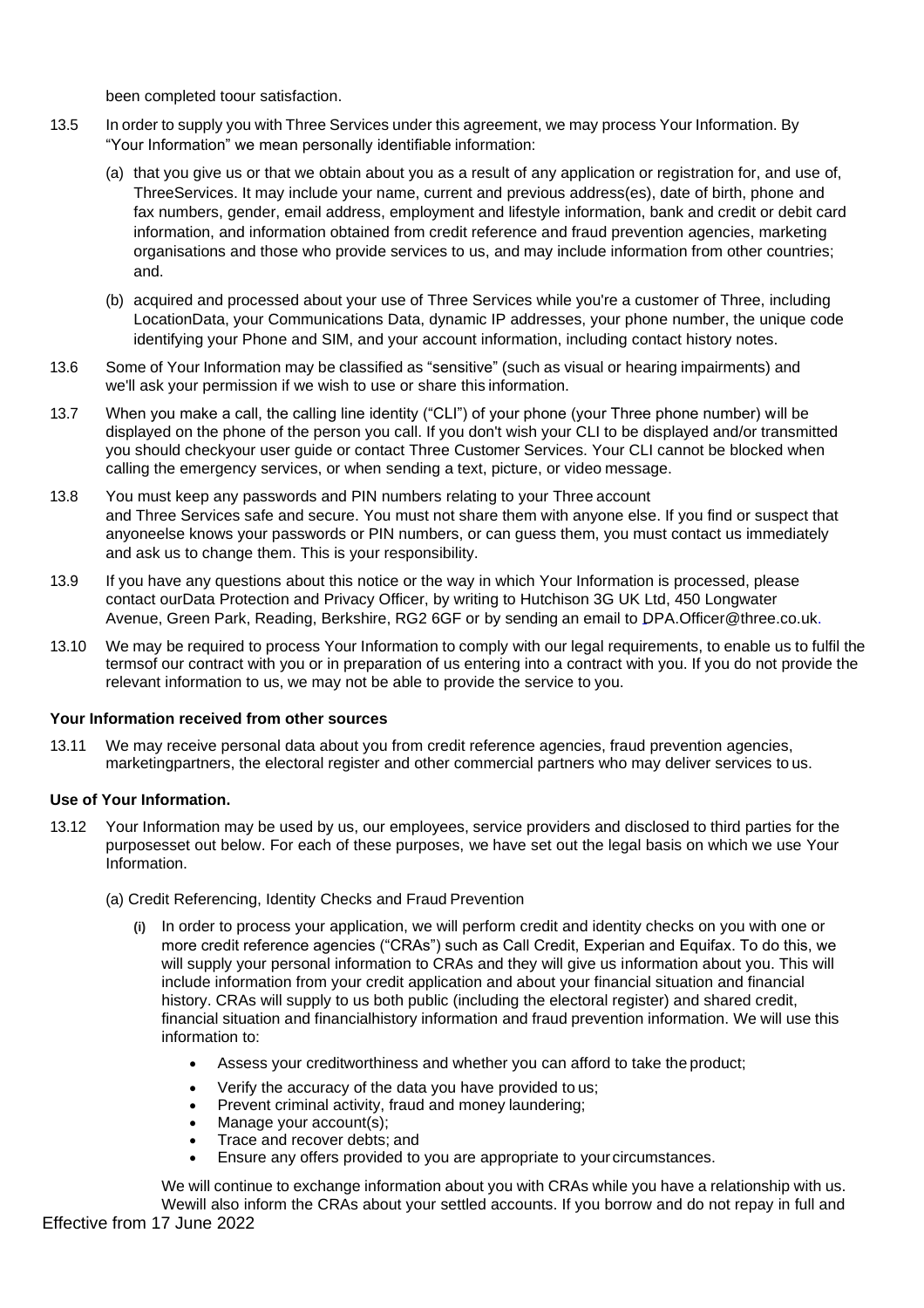on time, CRAs will record the outstanding debt. This information may be supplied to other organisations by CRAs.

When CRAs receive a search from us they will place a search footprint on your credit file that may be seenby other lenders.

If you are making a joint application, or tell us that you have a spouse or financial associate, we will link your records together, so you should make sure you discuss this with them, and share with them this information, before lodging the application. CRAs will also link your records together and these links will remain on your and their files until such time as you or your partner successfully files for a disassociationwith the CRAs to break that link.

The identities of the CRAs, their role also as fraud prevention agencies, the data they hold, the ways in which they use and share personal information, data retention periods and your data protection rights withthe CRAs are explained in more detail in the Credit Reference Agency Information Notice ("CRAIN").

CRAIN is also accessible from each of the three CRAs – clicking on any of these three links will also take you to the same CRAIN document: Callcredit [www.callcredit.co.uk/crain; E](http://www.callcredit.co.uk/crain%3B)quifax [www.equifax.co.uk/crain;E](http://www.equifax.co.uk/crain%3B)xperian [www.experian.co.uk/crain.](http://www.experian.co.uk/crain)

We'll use a combination of credit scoring and/or automated decision making systems when assessingyour application.

The legal basis that we rely on to process Your Information for the above purpose is for performance of a contract between you and us or in order for us to take steps prior to entering into a contract with you or ourlegitimate business interests in order for us to manage our relationship with you.

**(ii)** We'll disclose details of your agreement with us, the payments you make under it, account balances and information about any default, dispute, and debts to CRAs. We'll also disclose details of any change of address reported to us or which we become aware of. Credit searches and the information supplied by usand held by CRAs is used by us and other organisations to help make decisions about other credit applications by you or other members of your household with whom you're linked financially to trace debtors, recover debts, to prevent and detect fraud and to manage your account.

The legal basis that we rely on to process Your Information for the above purpose is our legitimatebusiness interests in order for us to manage our relationship with you.

**(iii)** We may also check and share your details with fraud prevention agencies such as Action Fraud and CIFAS and we'll record (and pass to the fraud prevention agencies) details of any false or inaccurate information provided by you or where we suspect fraud. Records held by fraud prevention agencies will also be used by us and other organisations to help prevent fraud and money laundering, for example, when checking details on applications for credit or other facilities, managing credit and credit-related accounts or facilities, recovering debt, checking details on proposals and claims for all types of insurance and checking job applications and employees. Those fraud prevention agencies may disclose informationto law enforcement agencies where requested and necessary for the investigation of crime. We and otherorganisations may access and use (from a country other than the UK) the information recorded by fraud prevention agencies.

The legal basis that we rely on to process Your Information for the above purpose is the performance of a contract between you and us or in order for us to take steps prior to entering into a contract with you or ourlegitimate business interests in order for us to manage our relationship with you.

**(iv)** We may also use and share your details for the collection of any debts owed by you. This may include the use of debt collection agencies to collect debts on our behalf or may include the assignment of debtsto a third party company. The assignment of debts will involve the sale of your debt and account information to a third party company - this information may include your name, address and contact information, year of birth, debts owed, payment history and other information necessary to help recover the debt.

The legal basis that we rely on to process Your Information for the above purpose is legitimate interest in order to manage our relationship with you.

We may also pass and share information to other communications service providers and network operators for the detection and prevention of theft and fraud. The legal basis that we rely on to process Your Information for the above purpose is legitimate interest in order to manage our relationship with you.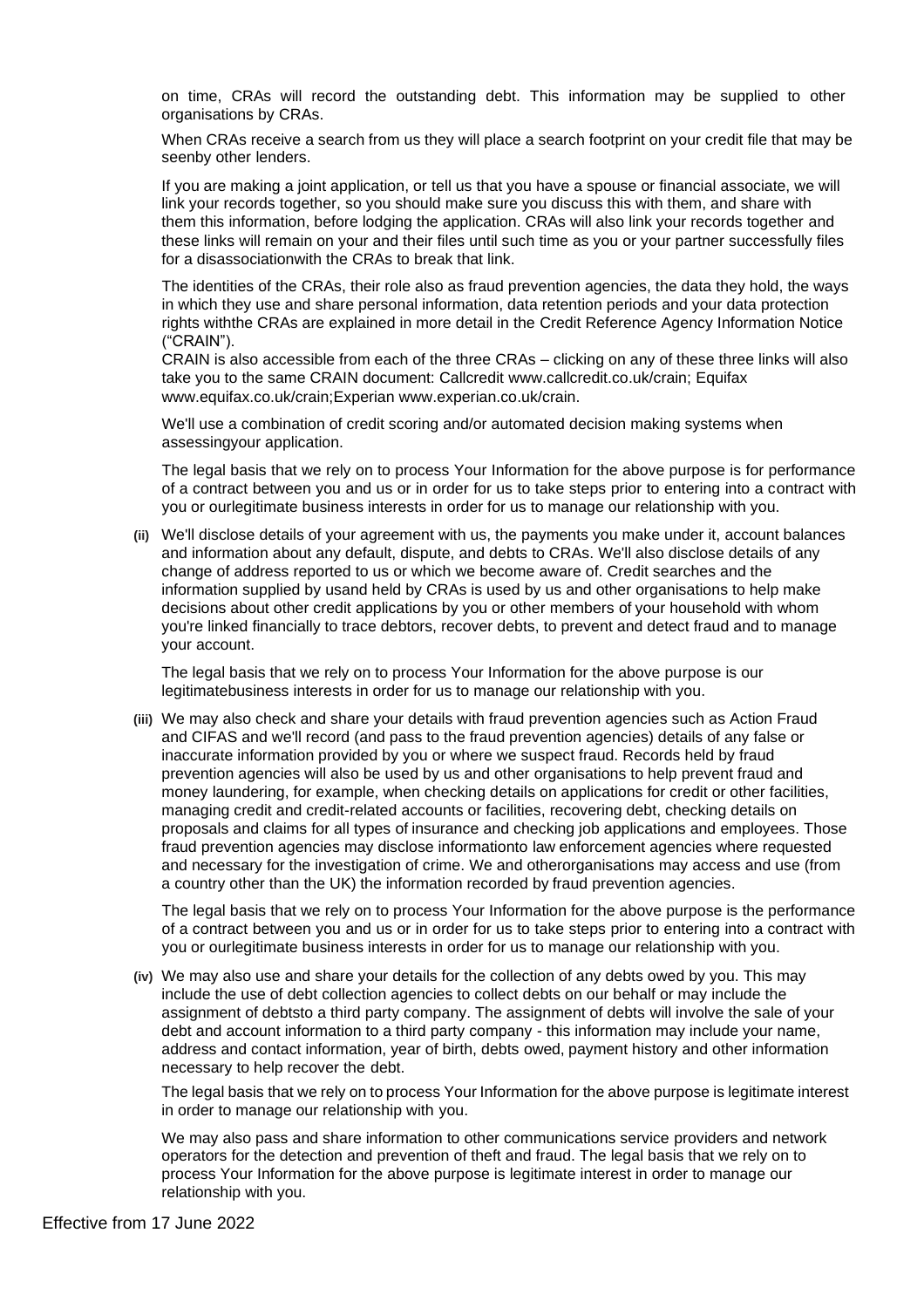#### **(b) Account and Service Management**

**(i)** To process applications, registrations or orders made by you, to create and administer accounts, to calculate and charge for Three Services, to produce any necessary invoices or billing statements, and toprovide to Three Customer Services, including for the management of any complaints or queries.

The legal basis that we rely on to process Your Information for the above purpose is for performance of a contract between you and us or in order for us to take steps prior to entering into a contract with you.

**(ii)** To supply any products, services or information requested by you and/or which we may provide.

The legal basis that we rely on to process Your Information for the above purpose is for performance of acontract between you and us or in order for us to take steps prior to entering into a contract with you.

**(iii)** For traffic and billing management, which may involve the use of Your Information. We deploy a balanceof technical, logical and security controls to protect the processing of Your Information on the Three network.

The legal basis that we rely on to process Your Information for the above purpose is legitimate interestand/or to enable us to improve and develop our business operations and the services.

**(iv)** To ensure the accuracy and performance of Three Services. This may involve the use of Your Informationin a live test environment.

The legal basis that we rely on to process Your Information for the above purpose is legitimate interestand/or to enable us to improve and develop our business operations and services.

**(v)** To update your Device remotely "over the air" with software updates and to investigate and resolve any Service related queries made by you.

The legal basis that we rely on to process Your Information for the above purpose is performance of our contract with you.

**(vi)** To process data revealing the geographic location of your Device in order to provide location based services requested by you and which may be provided by Three or by third parties on behalf of Three, or where you request location based services directly from third parties. We may share your Location Data with the emergency services if you call 999 or 112 using a Device with Android operating system 2.3 and above within the UK. This is to help the emergency services more accurately locate you in the event of anemergency where you may not know, or be able to communicate, your location.

The legal basis that we rely on to process Your Information for the above purpose is for performance of contractual obligations between us and us.

**(vii)** We may monitor and record calls and messages between you and Three Customer Services for trainingand quality purposes.

The legal basis that we rely on to process Your Information for the above purpose is legitimate interestand/or to enable us to improve and develop our business operations and services.

**(viii)**Please be aware that when you call Three Customer Services, your phone number will automatically be presented to Three Customer Services so that we're able to provide you with integrated customer servicesand for security purposes.

The legal basis that we rely on to process Your Information for the above purpose is legitimate interestand/or to enable us to improve and develop our business operations and services.

#### **(c) Marketing and keeping you informed**

**(i)** To carry out analysis of your information, in order to develop our relationship with you, to develop and personalise Three Services and to present and deliver these to your Device.

The legal basis that we rely on to process Your Information for the above purpose is our legitimateinterests and/or your consent.

**(ii)** To keep you informed about Three's services, developments, pricing tariffs, special offers, and any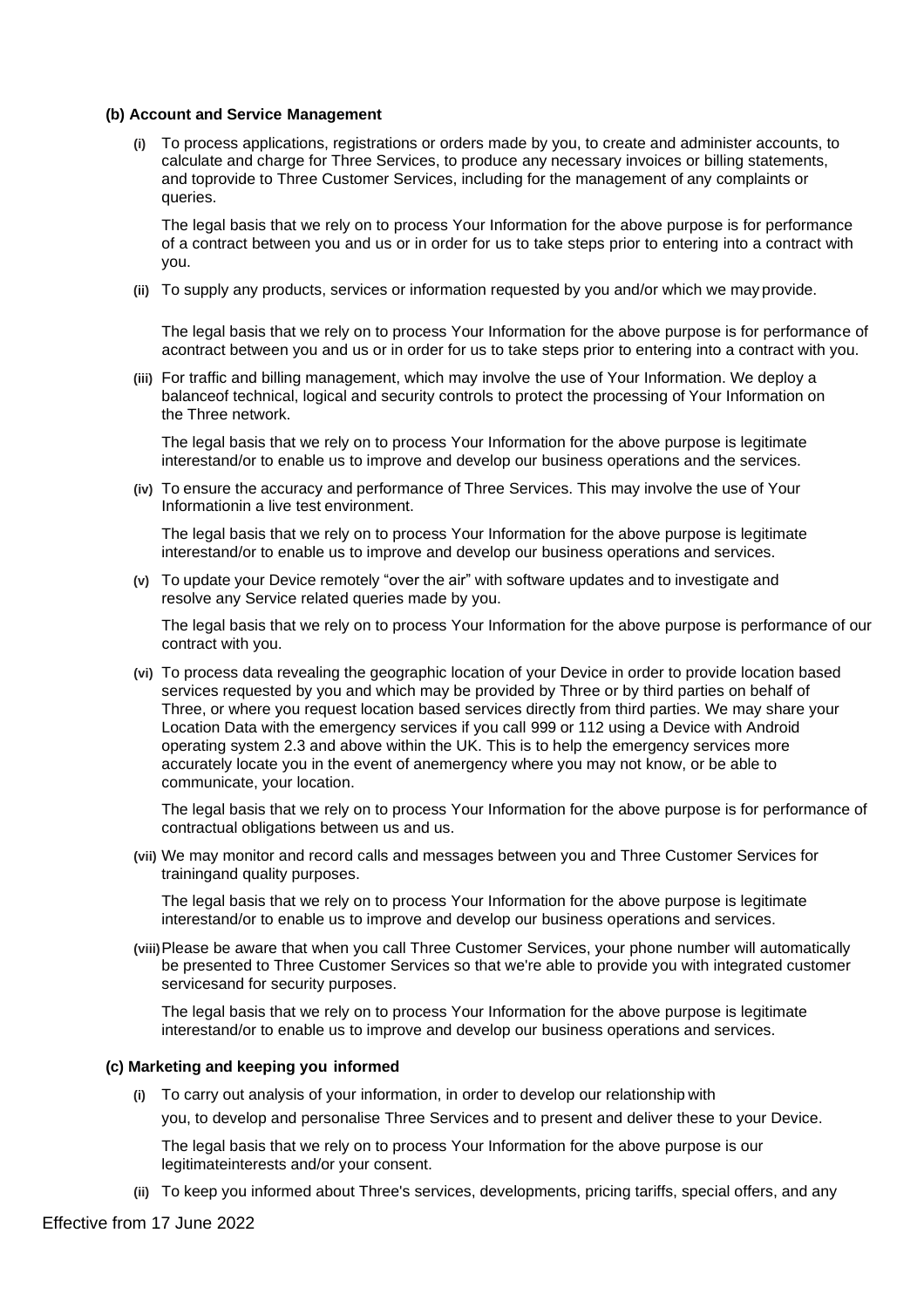discounts or awards which we believe may be of personal interest to you, or which you may be entitled to. We may keep you up to date directly to your Device, and by post, phone and by electronic messagingsuch as phone, text and picture message, email voice, audio and videomail, subject to any preferences indicated by you. You can contact us at any time to ask us not to use your location or Communications Data for marketing purposes or if you would prefer not to receive direct marketing information, or simply to update your preferences by writing to or calling Three Customer Services, by sending an email to [preferences@3mail.com](mailto:preferences@3mail.com) or by updating your marketing preferences directly from your Device or online using My3.

The legal basis that we rely on to process Your Information for the above purpose is our legitimateinterests and/or your consent.

**(iii)** To tell you about the products and special promotions of carefully selected partners (subject to your preferences) and allow you to receive advertising and marketing information from them but without passing control of your information to the third party concerned. We may also share depersonalised or aggregated data with third parties for analysis and insight in relation to the use of the Three network andits services. You can opt out by sending an email to [optout.bigdata@three.co.uk](mailto:optout.bigdata@three.co.uk)

The legal basis that we rely on to process Your Information for the above purpose is our legitimateinterests and/or your consent.

**(iv)** To carry out market research and surveys.

The legal basis that we rely on to process Your Information for the above purpose is our legitimateinterests and/or your consent.

**(v)** To carry out activities necessary to the running of our business, including system testing, networkmonitoring, staff training, quality control and any legal proceedings.

The legal basis that we rely on to process Your Information for the above purpose is for our legitimate interests in order to conduct and manage our business; for the performance of our contract between youand us; or in connection with legal proceedings (i.e. the establishment, exercise or defence of legal claims).

**(vi)** To carry out any activities or disclosures to comply with any regulatory, government or legal requirement.

The legal basis that we rely on to process Your Information because the processing is necessary forcompliance with a legal obligation.

**(vii)** We may enter your name, address and phone number in a publicly available directory enquiry serviceand directories operated by us or by a licensed third party operator such as BT, subject to your preferences and only where you have given us permission.

The legal basis that we rely on to process Your Information for the above purpose is your consent.

#### **Other third parties that we may disclosure Your Information to**

13.13 Your Information may also be processed by:

(a) our business partners, suppliers and sub-contractors for the performance of any contract we enter into with you,for example we engage third parties to process applications, to carry out surveys and to provide insurance for yourDevice.

(b) other members of our Group;

(c) other professional advisers (including accountants and lawyers) that assist us in carrying out our businessactivities;

(d) police and other law enforcement agencies in connection with the prevention and detection of crime;

(e) other external agencies and organisations (including the National Crime Agency) for the purpose of preventingand detecting fraud (including fraudulent transactions), money laundering and criminal activity; and

(f) third parties if we are under a duty to disclose or share Your Information in order to comply with any legal obligation or instructions of a regulatory body (including in connection with a court order), or in order to enforce or apply the terms of any agreements we have with or otherwise concerning you (including agreements between youand us) or to protect our rights, property or safety of our customers, employees or other third parties.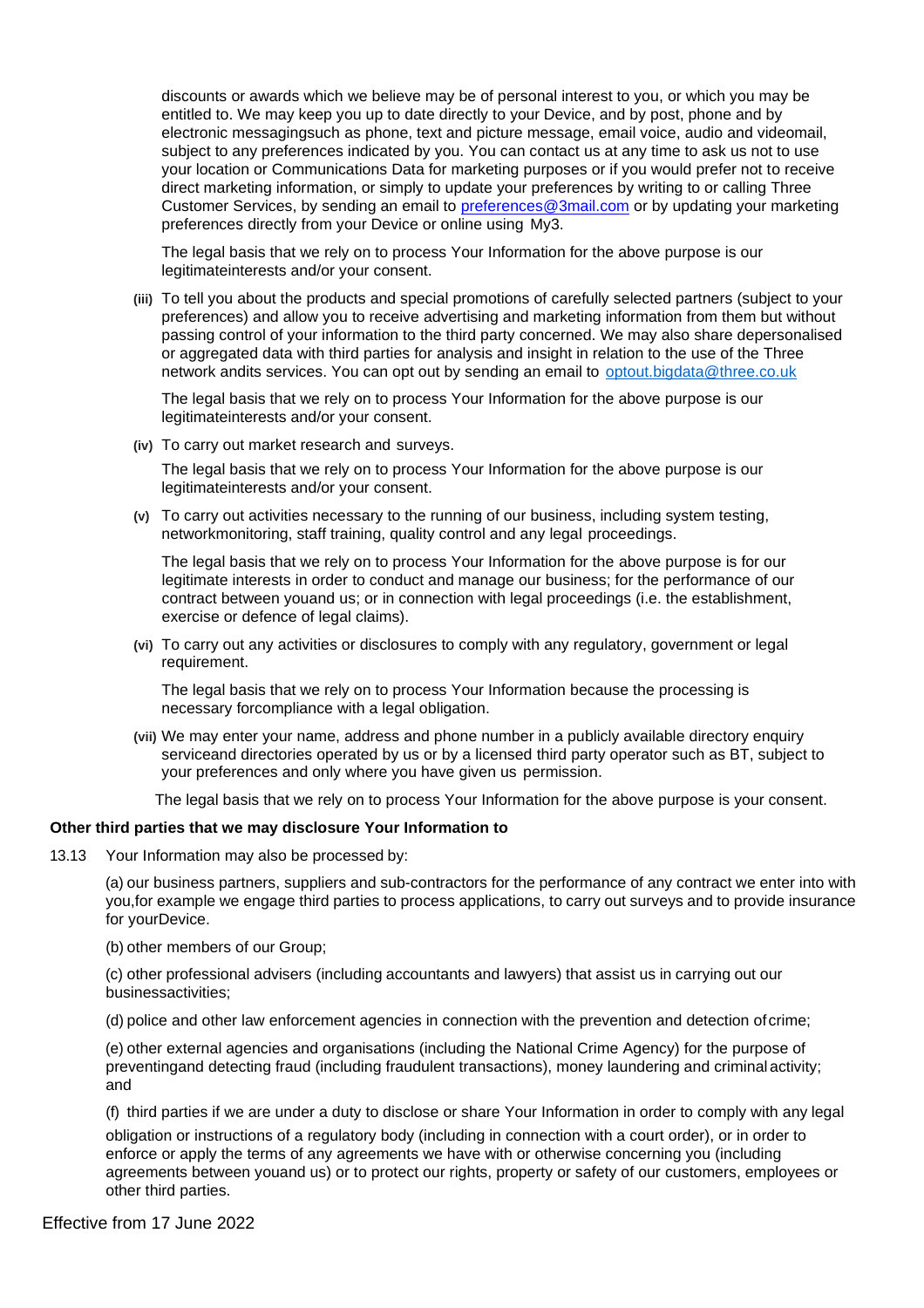(g) We may also disclose Your Information to other third parties, forexample:

**(i)** in the event that we sell or buy any business or assets we will disclose Your Information to theprospective seller or buyer of such business or assets;

**(ii)** if we or substantially all of our assets are acquired by a third party (or are subject to a reorganisationwithin our Group), Your Information held by us will be one of the transferredassets; and

**(iii)** if we are under a duty to disclose or share Your Information in order to comply with any legal obligation, or in order to enforce or apply the agreements concerning you (including agreements betweenyou and us).

#### **Automated decision making**

13.14 When you apply for a pay monthly plan, we will obtain information from one or more CRAs, which will be used in anautomated decision process to determine whether we can enter into a contract with you. If you wish for the decisionto be reassessed by a person, you may do so by calling Three Customer Services or by writing to us at: Three Customer Services, Hutchison 3G UK Ltd, PO Box 333, Glasgow G2 9AG. You can also object to a decision being taken solely by automated processing (see heading Your Rights below).

#### **Where will we transfer Your Information**

- 13.15 Your Information will be processed both within and outside the European Economic Area (EEA). Where we transferYour Information outside ofF the EEA, we will implement appropriate and suitable safeguards to ensure that such personal information will be protected as required by applicable data protection law. as required by applicable dataprotection law. These measures generally include:
	- (a) Commercial terms to safeguard the processing of Your Information.
	- (b) Technical security standards commensurate with the nature of the data beingprocessed.
- 13.16 For further information as to the safeguards we implement please contact our Data Protection and Privacy Officer atthe contact details set out in Section 13.9.

#### **Retention of data**

**13.17** We may retain Your Information for as long as is necessary for the purposes detailed in this notice and until chargesfor Three Services cannot be lawfully challenged and legal proceedings may no longer be pursued. Generally, we'll keep your communications data for up to one year. Your account information will be kept after your relationship withThree ends to comply with our legal and regulatory obligations**.**

#### **Your Rights**

13.18 You have certain rights with respect to Your Information. The rights may only apply in certain circumstances and aresubject to certain exemptions. Please see the table below for a summary of your rights. You can exercise these rights using the contact details set out in Section 13.9.

|                                                  | <b>Summary of your rights</b>                                                                                                                                                                                                                                                                                                                                                                                                                                                                                                                                                                                                                          |
|--------------------------------------------------|--------------------------------------------------------------------------------------------------------------------------------------------------------------------------------------------------------------------------------------------------------------------------------------------------------------------------------------------------------------------------------------------------------------------------------------------------------------------------------------------------------------------------------------------------------------------------------------------------------------------------------------------------------|
| Right of access to your                          | You have the right to receive a copy of your personal information that we hold about you,                                                                                                                                                                                                                                                                                                                                                                                                                                                                                                                                                              |
| personal information                             | subject to certain exemptions.                                                                                                                                                                                                                                                                                                                                                                                                                                                                                                                                                                                                                         |
| Right to rectify your personal                   | You have the right to ask us to correct your personal information that we hold where it is                                                                                                                                                                                                                                                                                                                                                                                                                                                                                                                                                             |
| information                                      | incorrect or incomplete.                                                                                                                                                                                                                                                                                                                                                                                                                                                                                                                                                                                                                               |
| Right to erasure of your<br>personal information | You have the right to ask that your personal information be deleted in certain<br>circumstances. For example (i) where your personal information is no longer necessary<br>in relation to the purposes for which they were collected or otherwise used; (ii) if you<br>withdraw your consent and there is no other legal ground for which we rely on for the<br>continued use of your personal information; (iii) if you object to the use of your personal<br>information (as set out below); (iv) if we have used your personal information unlawfully;<br>or (v) if your personal information needs to be erased to comply with a legal obligation. |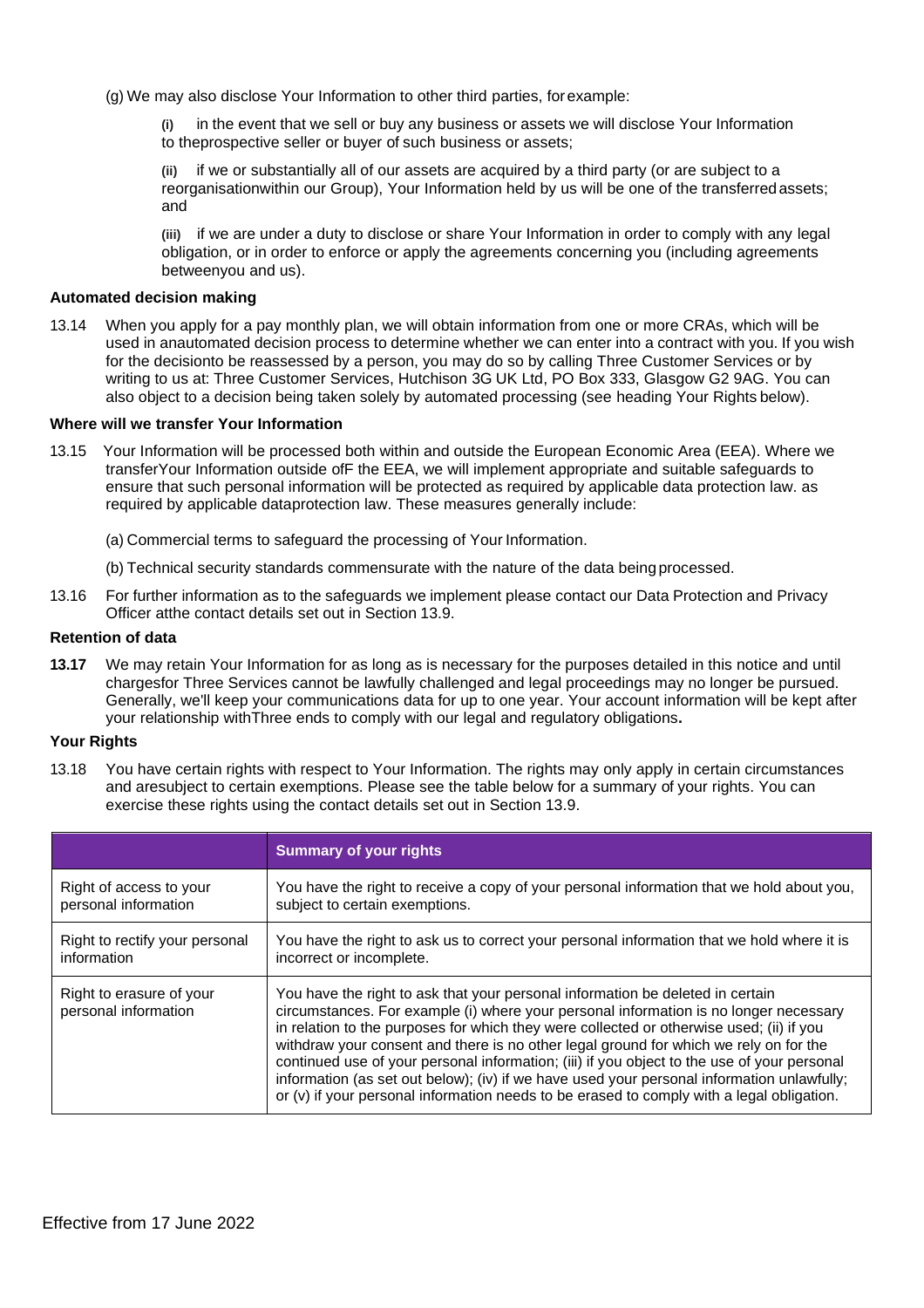| Right to restrict the use of<br>your personal information                       | You have the right to suspend our use of your personal information in certain<br>circumstances. For example (i) where you think your personal information is inaccurate<br>and only for such period to enable us to verify the accuracy of your personal information;<br>(ii) the use of your personal information is unlawful and you oppose the erasure of your<br>personal information and request that it is suspended instead; (iii) we no longer need your<br>personal information, but your personal information is required by you for the<br>establishment, exercise or defence of legal claims; or (iv) you have objected to the use of<br>your personal information and we are verifying whether our grounds for the use of your<br>personal information override your objection. |
|---------------------------------------------------------------------------------|----------------------------------------------------------------------------------------------------------------------------------------------------------------------------------------------------------------------------------------------------------------------------------------------------------------------------------------------------------------------------------------------------------------------------------------------------------------------------------------------------------------------------------------------------------------------------------------------------------------------------------------------------------------------------------------------------------------------------------------------------------------------------------------------|
| Right to data portability                                                       | You have the right to obtain your personal information in a structured, commonly used<br>and machine-readable format and for it to be transferred to another organisation, where it<br>is technically feasible. The right only applies where the use of your personal information is<br>based on your consent or for the performance of a contract, and when the use of your<br>personal information is carried out by automated (i.e. electronic) means.                                                                                                                                                                                                                                                                                                                                    |
| Right to object to the use of<br>your personal information                      | You have the right to object to the use of your personal information in certain<br>circumstances. For example (i) where you have grounds relating to your particular<br>situation and we use your personal information for our legitimate interests (or those of a<br>third party) including for profiling; and (ii) if you object to the use of your personal<br>information for direct marketing purposes, including profiling (to the extent it relates to<br>direct marketing).                                                                                                                                                                                                                                                                                                          |
| Right to object to decision<br>which is based solely on<br>automated processing | You have the right in certain circumstances not to be subject to a decision which is based<br>solely on automated processing without human intervention.                                                                                                                                                                                                                                                                                                                                                                                                                                                                                                                                                                                                                                     |
| Right to withdraw consent                                                       | You have the right to withdraw your consent at any time where we rely on consent to use<br>your personal information.                                                                                                                                                                                                                                                                                                                                                                                                                                                                                                                                                                                                                                                                        |
| Right to complain to the<br>relevant data protection<br>authority               | You have the right to complain to the relevant data protection authority, which is, in the<br>case of Three, the Information Commissioner's Office, where you think we have not used<br>your personal information in accordance with data protection law.                                                                                                                                                                                                                                                                                                                                                                                                                                                                                                                                    |

# **Notification of changes**

13.19 If we change this notice we'll post the amended version on our website so you always know how we'll collect, useand disclose your information.

# **14. Notices**

- 14.1 Our website, Three.co.uk is a great source of information that you may find useful when using our Services it is the mostup to date source of information about Three and its Services. You may find it useful to refer to when using our Services.
- 14.2 If we need to send any notices under this agreement to you, we will do this by communicating them to you via phone,text message, electronic messaging, email, or mail, using your most recent contact details given to us (if any).

# 15.**O ther terms**

- 15.1 This agreement is governed by English law unless you live in Scotland in which case, it will be governed by Scots Law.Each of us agrees to only bring legal actions about this agreement in a UK court.
- 15.2 If you, or we, delay, or do not take action to enforce our respective rights under this agreement, this does not stop you,or us, from taking action later.
- 15.3 If any of the terms in this agreement are not valid or legally enforceable, the other terms will not be affected. We mayreplace any item that is not legally effective with a similar term that is.
- 15.4 We may assign or transfer some or all of our rights and obligations under your agreement to a party who agrees to continue complying with our obligations under this agreement (so far as such obligations are relevant to the assignedor transferred rights), provided that your rights under the agreement or any guarantees given by us to you are not affected. No other person (other than our assignee(s), if any) may benefit from this agreement.
- 15.5 In exceptional circumstances, a government authority may order the reallocation or change of phone numbers, in whichcase we may have to change your Three phone number for Three Services.
- Effective from 17 June 2022 15.6 You confirm that you have full contractual capacity to agree to the agreement and are able to pay the Charges.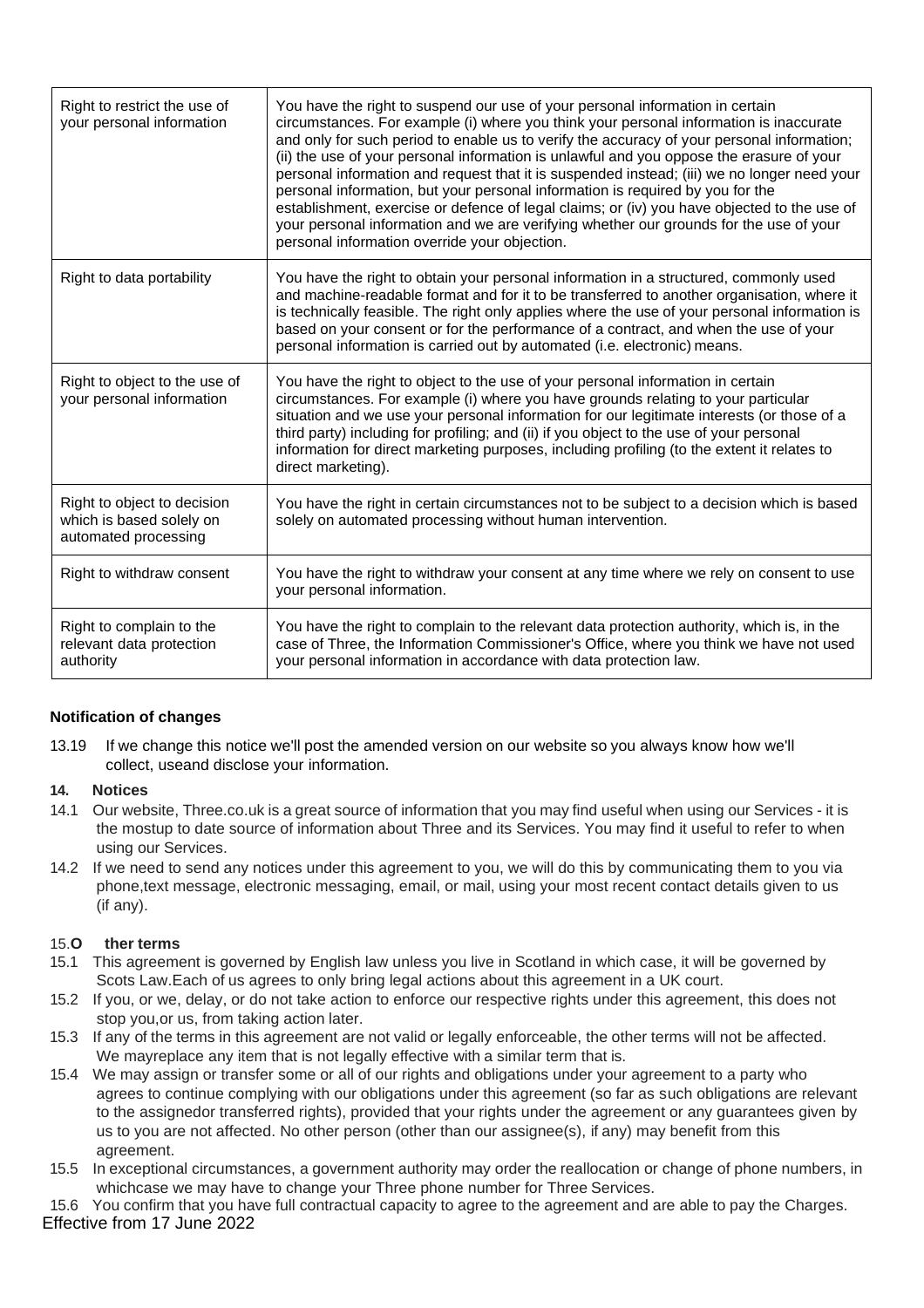15.7 Our registered company number is 03885486 (England and Wales) and our registered office is at 450 Longwater Avenue, Green Park, Reading, Berkshire, RG2 6GF.